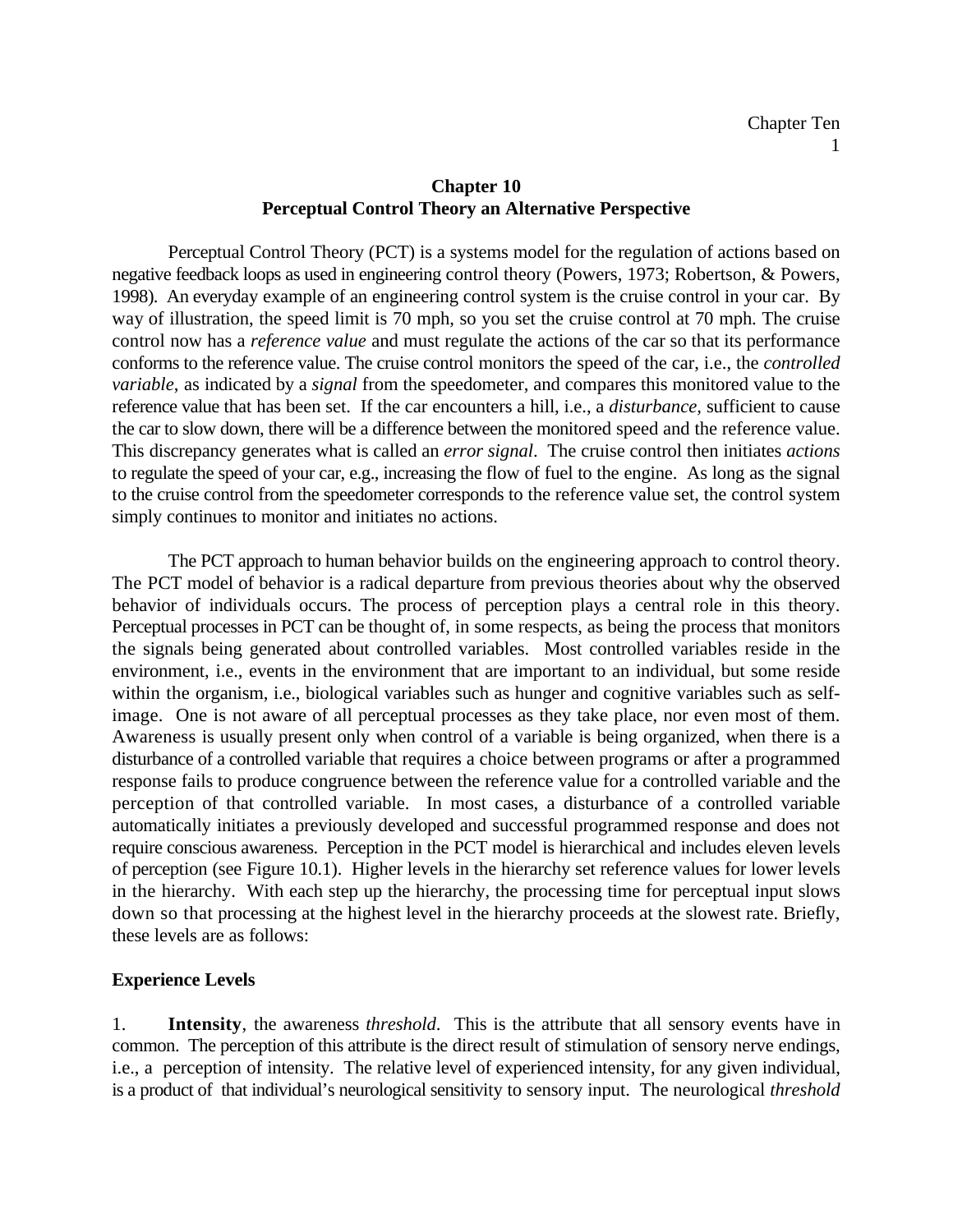# **Perceptual Hierarchy**

| V                                 | 11. | Systems Level: Be a responsible person        | $\leftarrow$ ----       |
|-----------------------------------|-----|-----------------------------------------------|-------------------------|
| V                                 | 10. | Principles Level: Meet commitments            | $\leftarrow$ ----       |
|                                   | 9.  | Program Level: Drive to Bill's & return video | $\leftarrow$ ----       |
| V                                 | 8.  | Sequence Level: Starting the car              | $\leftarrow$ ----       |
| V                                 | 7.  | Category Level: Motor skills                  | $\leftarrow$ ----       |
| V                                 | 6.  | <b>Relationship Level: Driving</b>            | $\leftarrow$ ----       |
| V                                 | 5.  | Events Level: Steering car                    | $\leftarrow$ ----       |
| V                                 | 4.  | Transition Level: Turning wheel to right      | $\leftarrow$ ----       |
| V                                 | 3.  | Configuration Level: Fingers around wheel     | $<\!\!-\!\!-\!\!-\!\!-$ |
| V                                 | 2.  | <b>Sensation Level: Gripping</b>              | $\leftarrow$ ----       |
| V                                 | 1.  | Intensity Level: Muscle tension in fingers    | $\leftarrow$ ----       |
| V                                 |     |                                               |                         |
| V<br><b>Effect on Environment</b> |     |                                               |                         |
|                                   |     |                                               |                         |
|                                   |     |                                               |                         |
| <b>Analysis of Effect</b>         |     |                                               |                         |
|                                   |     |                                               |                         |
|                                   |     |                                               |                         |
|                                   |     |                                               |                         |

Figure 10.1. An illustration of an hierarchical feedback loop based on the eleven level PCT model.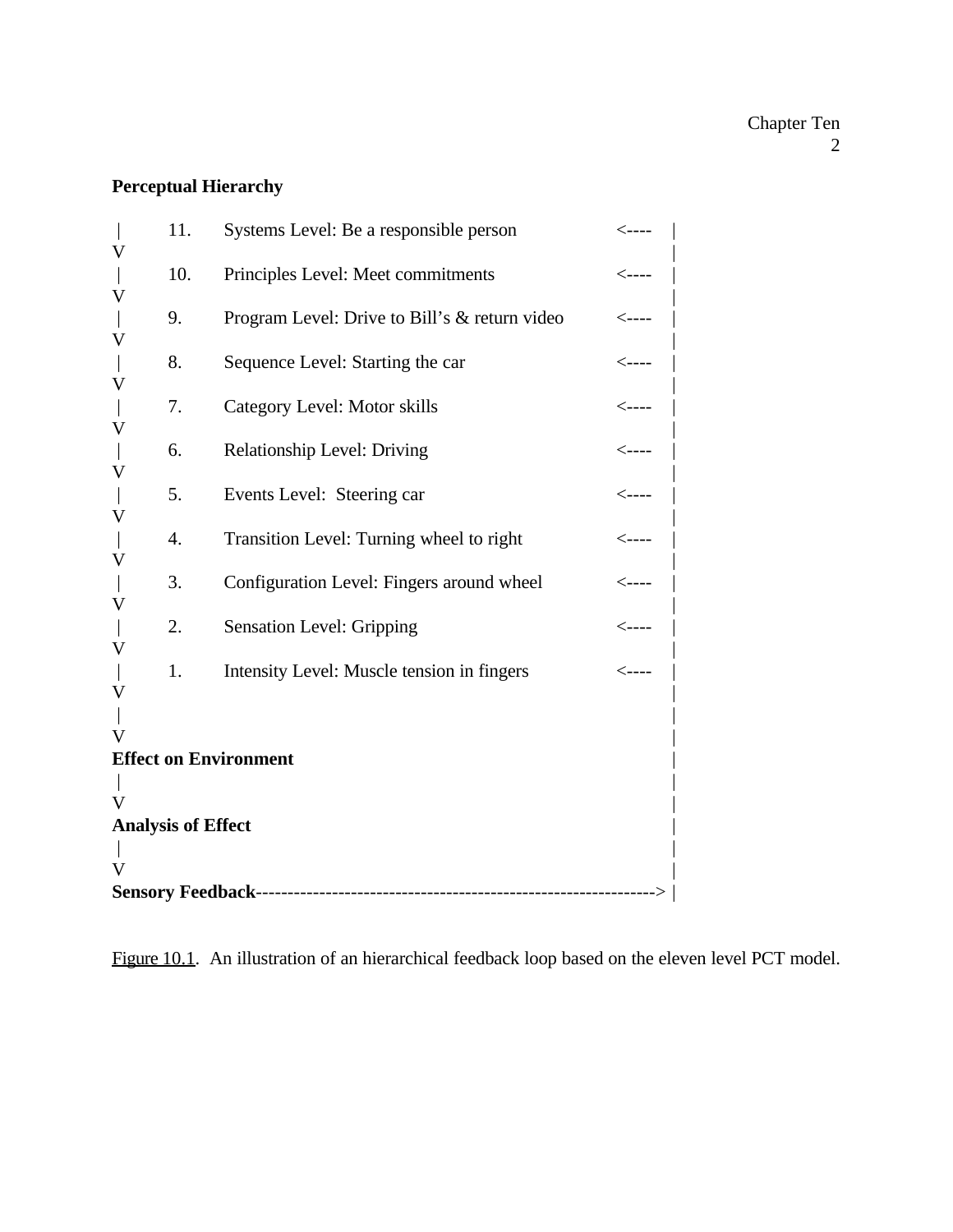of awareness is variable across individuals and is set, in whole or part, by one's genetic inheritance.

2. **Sensation**, the *quality* of a sensory event. Sensation is a product of the combined intensity signals arising from different sensory receptors. Such signals may amplify, diminish or cancel one another. The resulting combination of intensity signals produces a perception of sensation with a unique quality, e.g., color, texture, temperature, shape, etc.

3. **Configuration**, *patterns* of sensation. Sensations aggregate and the resulting new signal that is generated is experienced as an *object attribute* or perception of a configuration. An object attribute is a familiar arrangement or *pattern* of sensations which is perceived and recognized as a unit or configuration. For example, shape, size, color, and texture are individual sensations, which in the aggregate are perceived as a configuration, e.g., a basketball.

4. **Transition**, recognition of *changes* in configuration. A configuration can change so as to generate a new signal, which is perceived as a change in some quality of a pattern or a perception of a transition. For example, the perception of the basketball may change from that of an object at rest to one that is bouncing. Generally, the use of "-ing" words denotes transitions. On a less concrete level, increasing loudness in an auditory pattern would also represent a transition.

5. **Events**, recognition of *continuity* in experience. Perception of an aggregate of transitions, configurations, sensations and intensities with a familiar pattern in time is perception of an event. While an event may have multiple aspects, it is experienced as a single perceptual occurrence, e.g., shooting a basketball through a hoop. An event may be of short or long duration; however, ongoing transitions alone, e.g., the flow of water through a pipe, do not normally constitute events. The physical world cannot be accurately construed in terms of discrete events, e.g., stimulus and response, because there are reciprocal relationships between physical variables and these change across time. Events are, in a manner of speaking, constructions of an observer.

6. **Relationship**, recognition of *association* between events. When two apparently independent perceptions are associated in some manner so that they are not fully independent, there is a perceptual relationship. Relationships are usually described with prepositions, e.g., as, in, on, above, and beside, as in "the book is on the table." A man climbing a tree or a woman bathing a baby also describe relationships; i.e., the verbs climbing and bathing describe relationships. Relationship is not a quality of individual perceptions; rather, relationship is a type of perception that arises from an interpretation made about the *association of* two or more perceptions. One important type of relationship is the perception of cause-and-effect. Once we place an interpretation on a relationship, such as the boy is crying because his father is spanking him, the relationship is perceived to be causal. However, in many such cases, we could just as easily make an entirely different interpretation, e.g., the boy is annoying the father by crying. In other words, the father is spanking the boy because the boy is annoying him.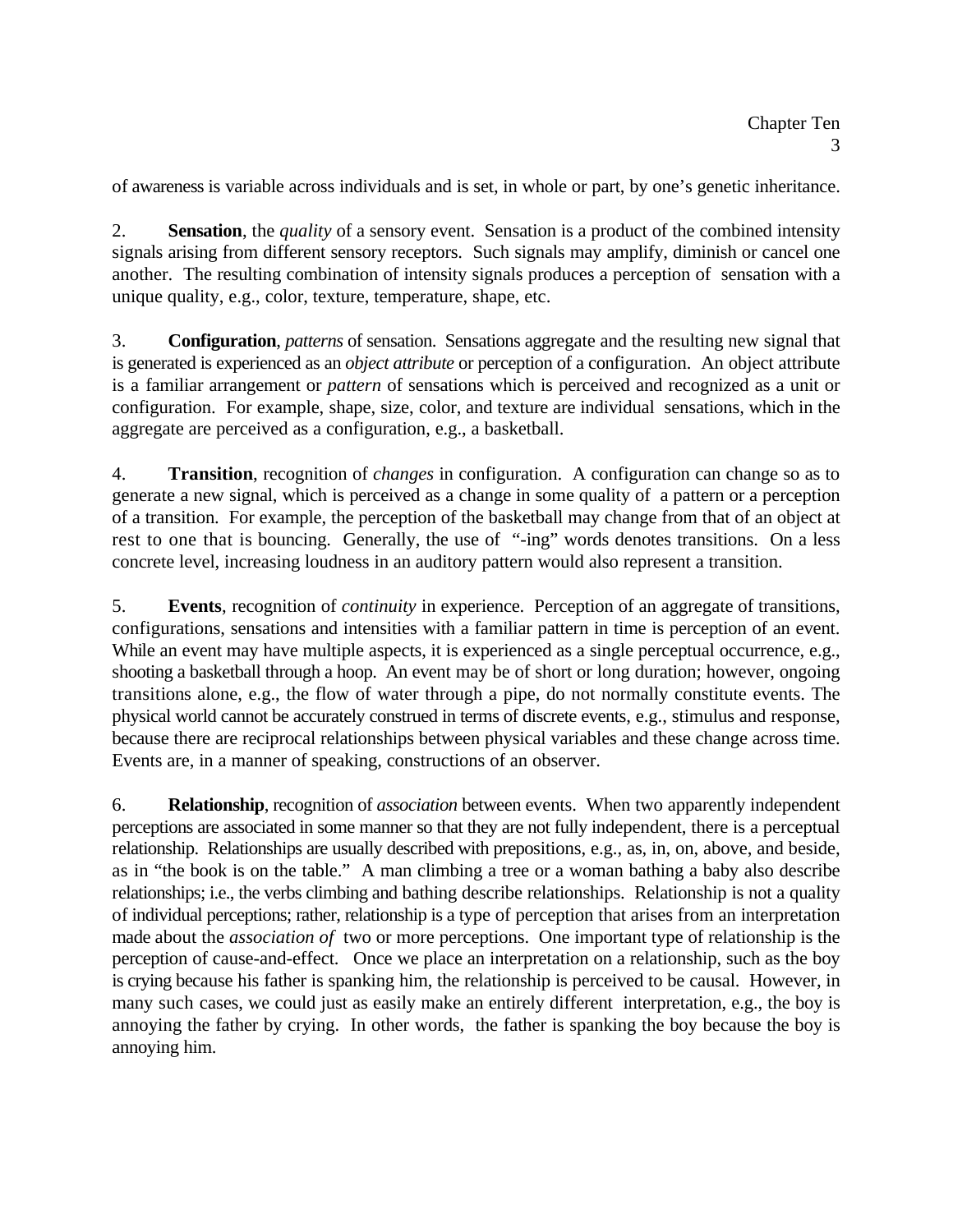# **Concept Levels**

7. **Category**, *classification* of events. The critical attribute of category is class membership, i.e., a collection of things with a common characteristic. Categories are man-made constructs that allow us to consistently predict, at least, one thing that is common to all members of a category. Communication largely depends upon commonly understood categories. Categories are designated by words, i.e., symbols. However, the words are configurations or events, not categories. Categories are either-or perceptions; i.e., a thing either belongs to a category or it doesn't. Something may, however, belong to more than one category, e.g., dog, canine, and predator. Perceptions below the category level cannot be identified in terms of categories. This is the first level at which experiences can be thought of as elements of language.

8. **Sequence**, complex *ordering* of events. At the sequence level we perceive an order among discrete elements. A sequence is a single or repetitive ordering of elements, which come from any lower level of perception. Short sequences can be combined to form longer sequences. Sequence perception is involved in all complex skills in which actions must be controlled in an organized manner. In language, for example, a syntactical form, such as, subject, verb, and object would be a sequence of categories.

9. **Program**, a *decision* system that leads to choices about actions available in our behavioral repertoire that operate on perceptual variables. A program consists of symbols, sequences and relationships. At this level of perception we perceive implications. At the previous two levels perception is descriptive. Programs involve the manipulation of symbols in a way that we describe as understanding and thinking. Programs allow us to compare what we perceive to be happening to descriptions of what we want to be happening. When we perceive a difference we reason out what can be done to reconcile the perceived difference. We then choose actions that we think will alter what is being perceived at lower levels and thereby the implications of what we perceive. Programs can be very complex, but once neurally organized, they have a fixed structure. While the pathways leading to a choice-point are fixed, i.e., completely determined, reaching a choice-point in a program does not result in a predetermined action. The action is a product of our reasoning about what will change the implications being perceived. Many programs can run simultaneously, in parallel, and outside of immediate awareness. When a choice-point is reached or the necessary action required by a choice-point has been reasoned out, one may become aware of the program. One is most likely to be aware of a program when it is being organized, reorganized, when the action needed to control a perceived implication is not apparent, or the program comes into conflict with another program.

10. **Principles**, *general standards* for guiding programs. At this level we create, alter, and evaluate programs. Principles are usually general and imprecise and might be labeled values by some, e.g., honesty or responsibility. To perceive a principle like honesty doesn't mean perceiving a program that was created to be consistent with this principle, but rather to perceive a generalized pattern or sense of all programs that relate to this standard. Little or nothing is really understood, procedurally speaking, about how this level actually works.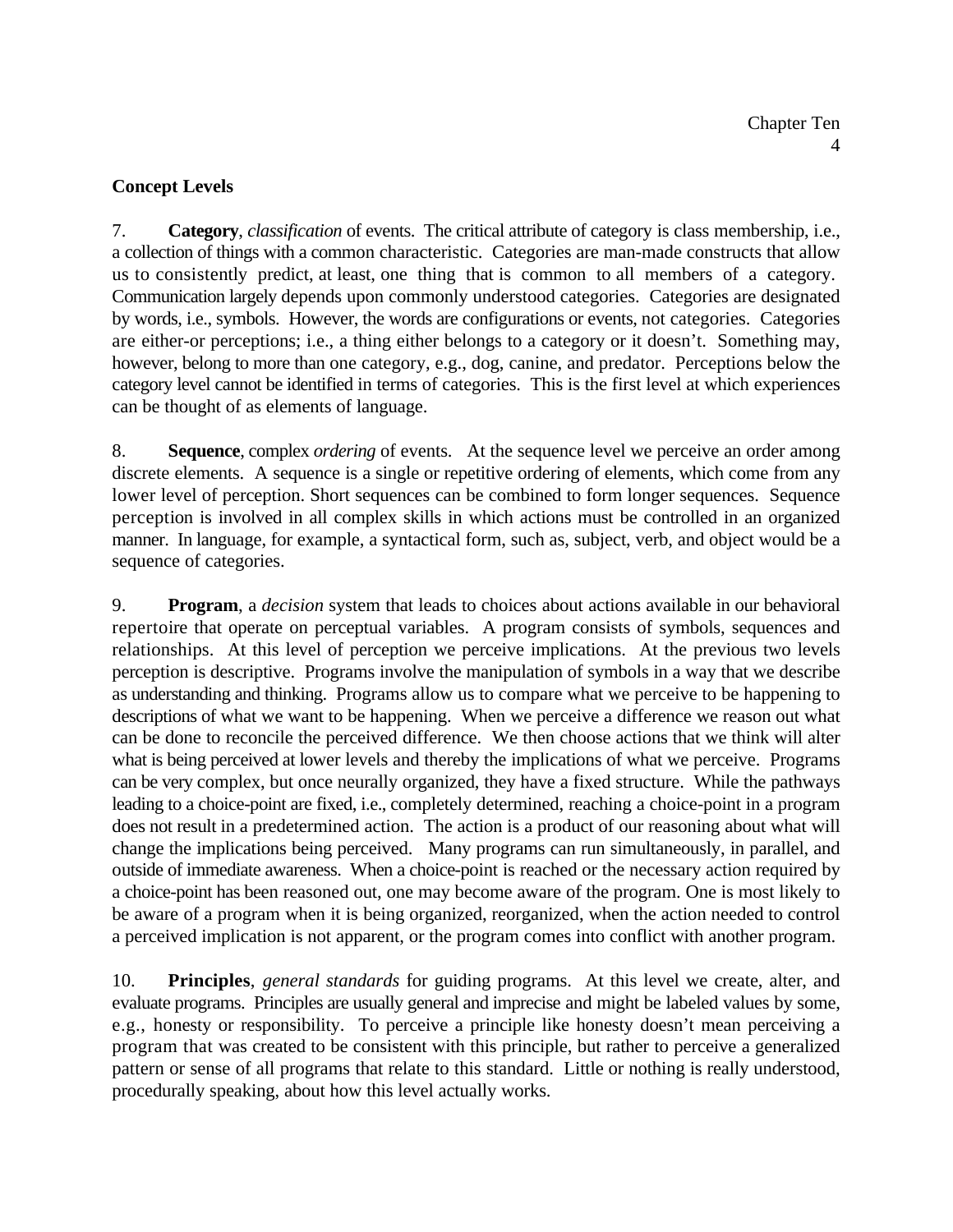11. **Systems**, *beliefs* about how things ought to be. At this level of perception, we aggregate principles into an overall belief system that defines who we think we are, including our relationship to the world, i.e., our sense of self. System concepts are often evident in broad goals, e.g., to be a good person. We then compare our actual sense of goal attainment with our reference system concept of what we want to attain. This level of perception can lead to the modification of principles, which can lead to the modification of programs until our perceived sense of a system concept is consistent with our reference system concept. It is unusual for anyone to be fully aware of their system concepts, their effects on how they think and live, or how they came to be established. This is due, in part, to an inability to be directly aware of the perceptual level that one is operating from or any level above it. Since the System Level is the highest level in the hierarchy, it is the most difficult to systematically examine and change. Thus, it is rare for anyone to have a set of system concepts that are mutually consistent.

The top three levels are of most immediate interest in this discussion. It is at the Systems Level that reference values are set, not to be confused with *personal values* or standards that come from the Principles Level. Reference values can also be thought of as goals or wants. Reference values may be established in several ways. Reference values may have a biological basis, as in the case of physical needs like reproduction; a social basis, as in the case of beliefs acquired through socialization, e.g., that reproduction should take place within a marriage; and a personal basis, as is the case of beliefs that are the product of unique individual experiences in interaction with one's biological individuality, e.g., personal preferences for certain characteristics, such as., blue eyes are beautiful (Center, 1997). Biological reference values are probably best described as needs, while other types of reference values are probably better thought of as wants or desires. At the Principles Level *standards* are developed to detect discrepancies between *perceptual signals* originating from controlled variables and the reference value or values related to a controlled variable. At the Program Level there is a repertoire of neurologically programmed actions that are available to reduce or eliminate any perceived discrepancy (error signal). Actions, according to PCT, aren't responses caused by environmental stimuli, but are caused by an individual's intent to reduce an error signal and thereby achieve congruence between a goal or reference value and the perception of some related controlled variable (see Figure 10.2). In other words, the actions have a purpose, and the purpose behind the actions resides not in the environment but within the individual. Purpose in PCT becomes an important causal variable in human behavior or actions. Accepting a view of causation in human behavior that includes human agency as a causal factor has a number of implications affecting epistemology, behavior theory, and intervention approaches (Center, 1997).

Let's look at an illustration (see Figure 10.3). James wants to be popular with his peers (a reference value from the Systems Level). He believes that to be popular requires being invited to weekend parties (standards from the Principles Level). James isn't getting any invitations (perceptual signal from his social environment). The discrepancy between his standards for the reference value and his perceptual signal generates an error signal. In an attempt to reduce or eliminate the error signal, James starts dressing and acting more like his peers (actions from the Program Level). James'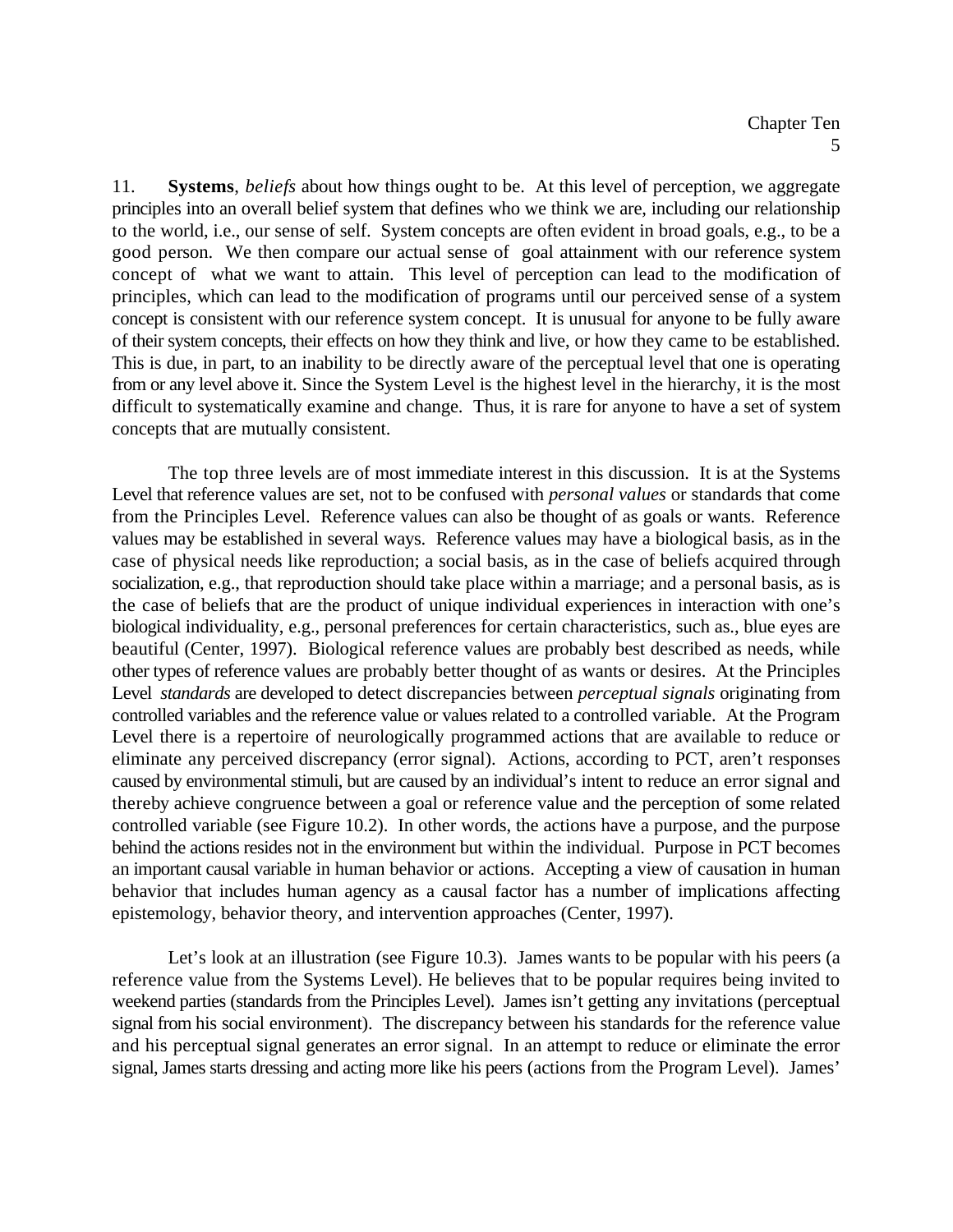

![](_page_5_Figure_2.jpeg)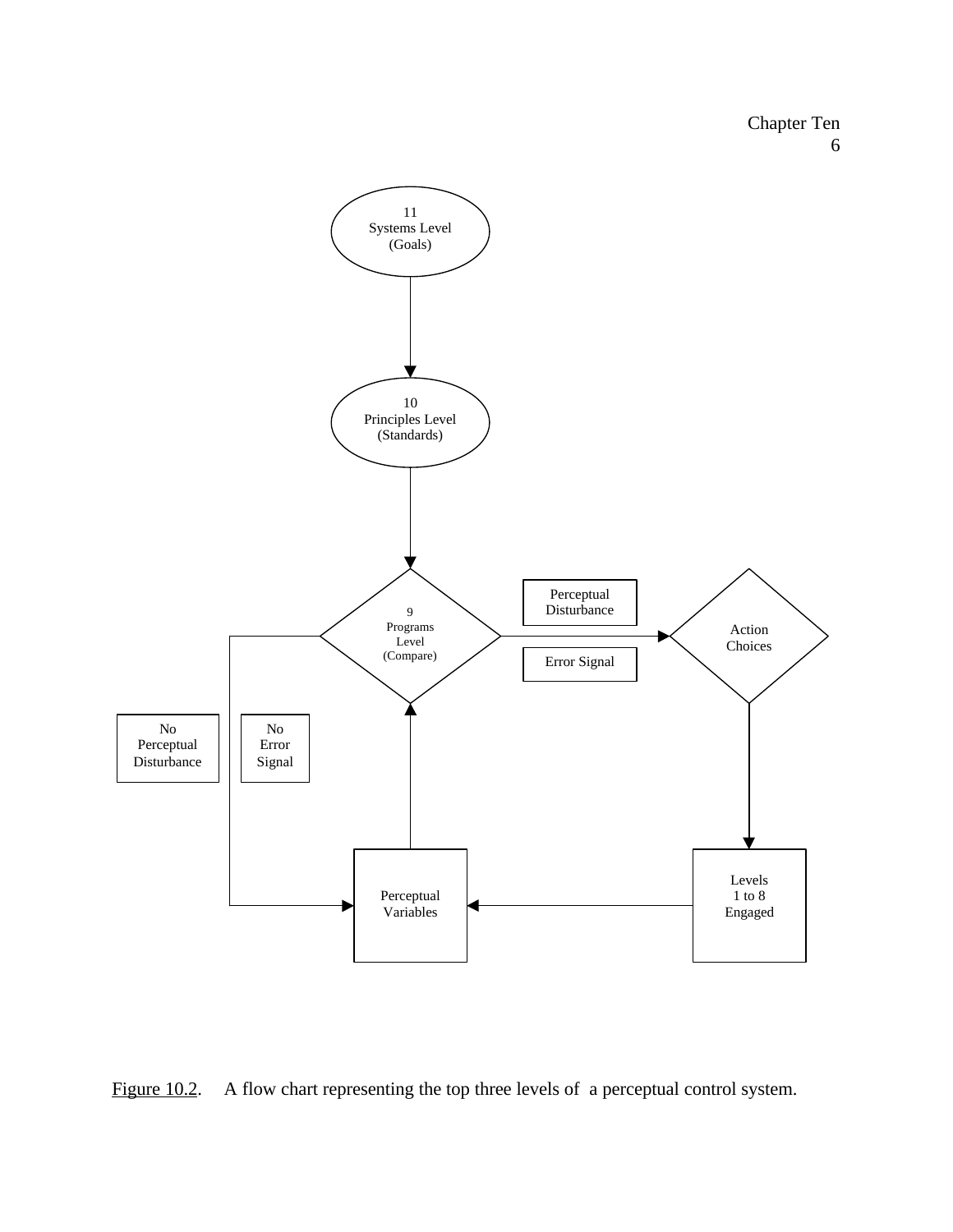![](_page_6_Figure_1.jpeg)

Figure 10.3. A diagram of a control system to control for the perceptual variable number of invitation to parties related to the reference value "social popularity."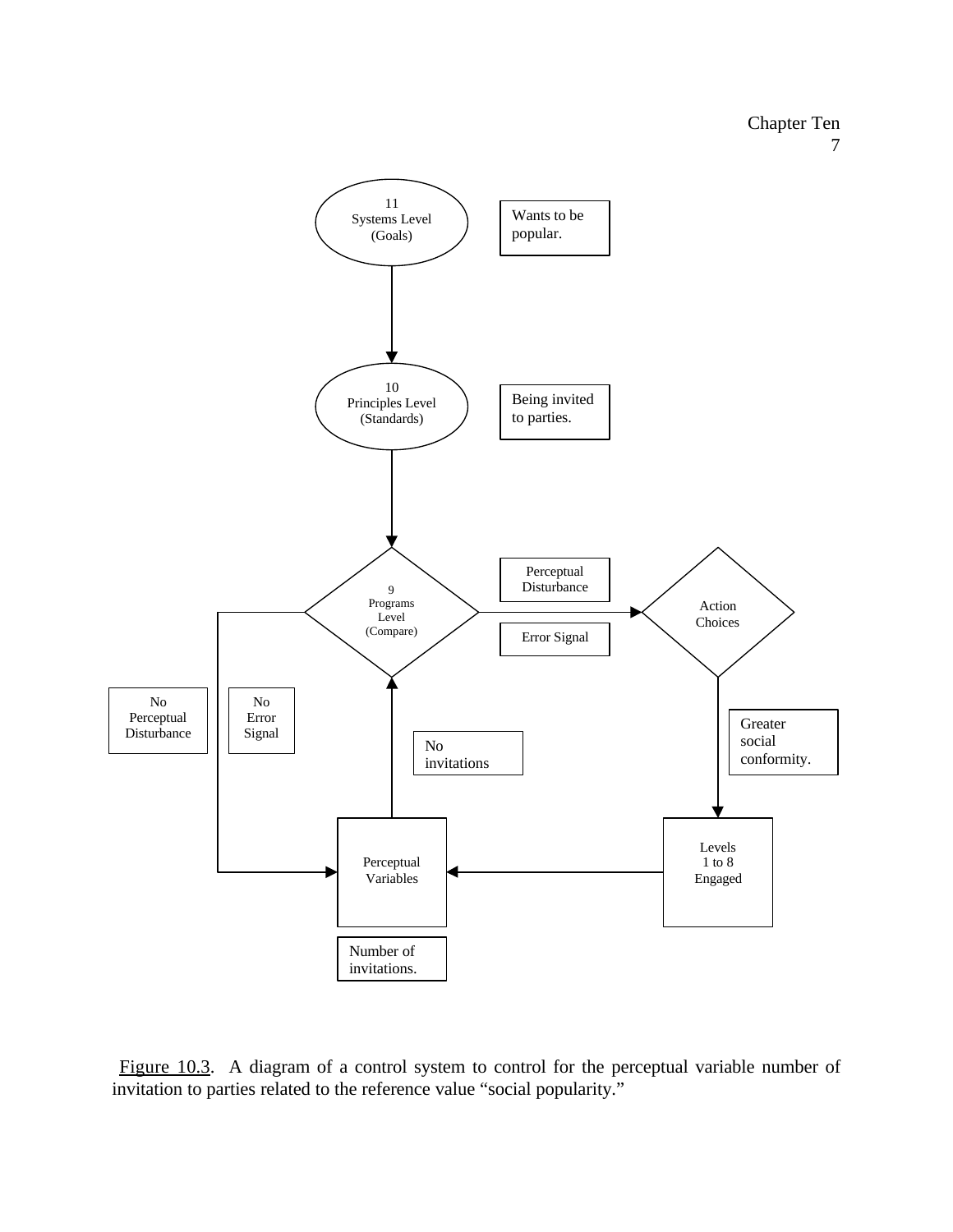actions thus have a purpose and are intended to change his perception of the controlled variable "invitations to parties" in the direction of reducing his error signal. On the other hand, assume that James has congruence between the reference value and his perception of the controlled variable. At a party he commits a social blunder. This new event, social blunder, would be called a *disturbance* by PCT. A disturbance may, if large enough, result in a change in the status of controlled variable, i.e., James begins to be invited to fewer and fewer parties. This in turn will produce an error signal and will result in actions to decrease the error signal. An analysis of James' control system for popularity follows:

- 11. **System Level:** Be socially popular, a reference value.
- 10. **Principle Level:** Get lots of invitations to parties, a standard.

# 9. **Program Level**

a. **Processing:** Compares the standard for a reference value to the perception of events (input). If an error signal is generated, i.e., there is a discrepancy between the standard for the reference value and the perceptual input, actions will be selected that are most likely to reduce the error signal.

b. **Acting:** Perform the actions selected (output). For example, James attempts to conform more closely with the way his peers dress and talk and to show more interest in the things they appear to like. Output is intended to affect a positive change (discrepancy reduction) in the controlled variable "party invitations."

c. **Feedback:** The effect of the output on the controlled variable generates new input which is processed by comparing it to the standard for the reference value. If the error signal has been reduced, the output continues. If the error signal has not been reduced, the output is modified. This feedback loop is active for as long as James continues to want to be socially popular and has the same standard for popularity. If either the reference value or the standard for the reference value changes, there will be a reorganization at the program level, which will result in a change in his choice of controlled variables or a change in how he processes a controlled variable.

The PCT model suggests that you cannot permanently control or change anyone's behavior through the manipulation of environmental stimuli. The PCT model indicates that one's behavior or actions are not caused by environmental stimuli as suggested by the behavioral model. Rather, PCT indicates a person's behavior or actions are caused by a perceived discrepancy between a controlled variable and a related reference value held by the person. In other words, the behavior has a specific purpose or intent that comes from within the individual. *At least in part, the motivation for one's actions is the intrinsic satisfaction obtained from achieving congruence between a reference value and the perceived status of a controlled variable related to that reference value*. The concepts of reinforcement and punishment are, in PCT, probably roughly analogous to the emotional and physical experiences of pleasure and pain. A variable's relation to these emotional and physical experiences, for a given individual, is one factor in whether it becomes or does not become a controlled variable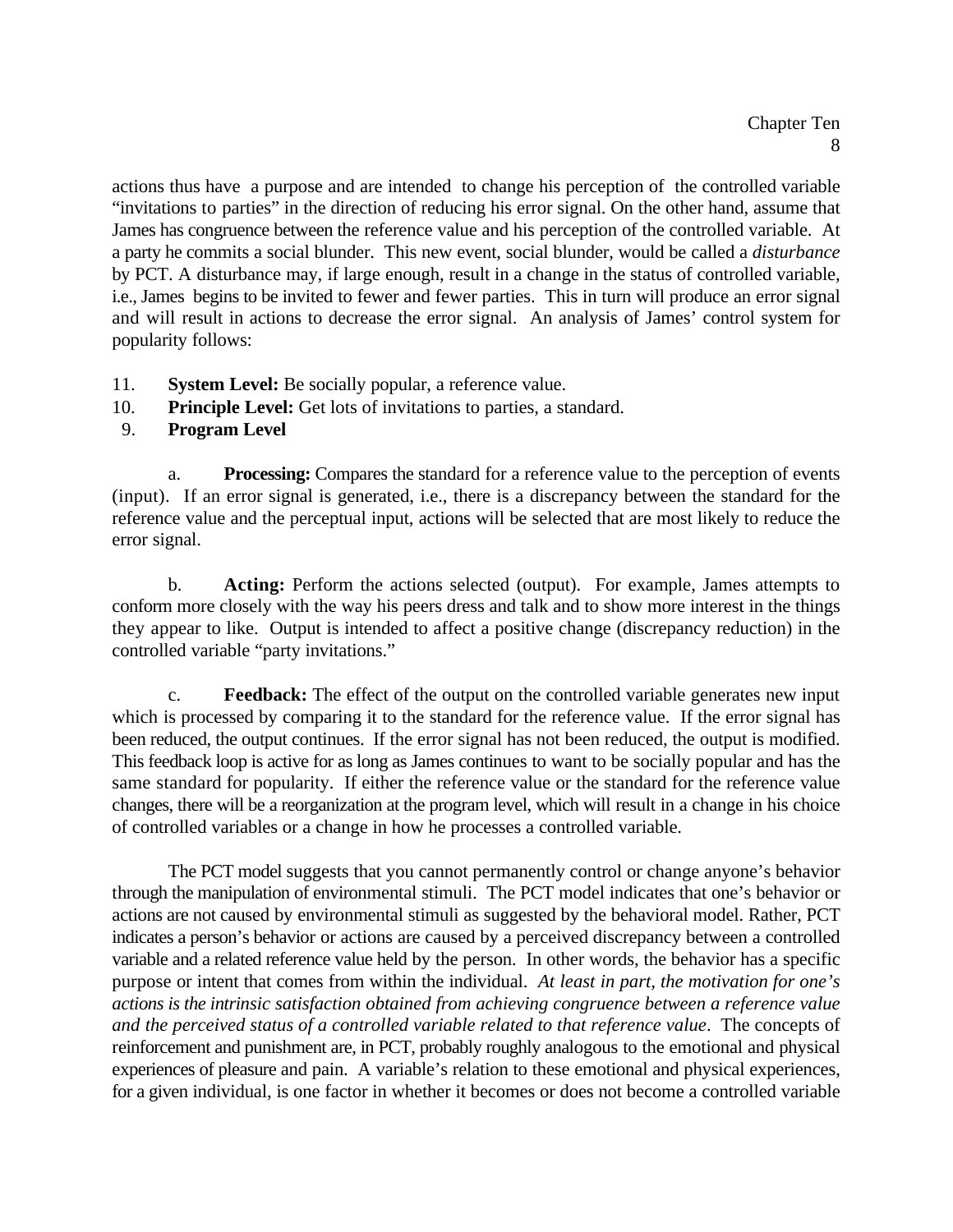for that individual. Each of us wants or, in some cases, needs those things that bring us pleasure, in one form or another, and want to avoid those things that bring us pain, in its various forms. As previously stated, variables associated with our wants and needs become perceptual variables and we develop standards for evaluating the status of our perception of those variables relative to our reference values. We also will develop programs that include actions that are successful in modifying our perception of those variables.

Each of us has a fairly large set of reference values, which will come to be organized in a hierarchy of priority that includes both *superordinate* reference values and *subordinate* reference values. Whenever there is a conflict between a subordinate reference value and a superordinate reference value, the superordinate reference value will take precedence. When two mutually exclusive and equal reference values apply at the same time, an individual becomes conflicted. Persistent conflict is most probably behind what is called *anxiety*. The only way to get out of a conflict loop is through a reorganization of the hierarchy of reference values. This may entail modification of a reference value leading to a change in the priority structure, elimination of a reference value, or the adoption of a new reference value superordinate to the conflicted reference values. Personal difficulties may also arise because an individual has reference values that lead to attempts to control perceptual variables that produce conflict with others. Problems can also arise as a result of inappropriate standards at the Principle Level. Standards that result in problems may be arbitrary, too lax, or too demanding. Finally, problems may arise because the actions available through the Program Level are inappropriate; i.e., the goal but not the means is socially acceptable. Actions may also be ineffective or bring one into conflict with others who are attempting to control the same perceptual variable associated with one's actions.

From the perspective of PCT, you may be able to manipulate the behavior or actions of someone perceived by you to have a problem through the application of either positive or negative external stimuli, although there are clearly ethical issues related to such attempts. In order to manipulate another person's behavior, the stimuli used must be things the other person wants or wants to avoid, be under your control, and be contingent upon the behavior to be manipulated. McClelland (1994) discusses four basic approaches that behavior change strategies are based upon: force, threat, incentive and persuasion. The first two rely on the use of coercion. The effects of coercive strategies have been extensively discussed by behavioral psychologist Murray Sidman (1989). Clearly, force and threat can change behavior, but there are ethical and logistic reasons for not employing such strategies under most circumstances. However, one can argue that incentive or reward, too, is a form of coercion when it is used as leverage to externally manipulate an individual's choice of actions (Delprato, 1995; McClelland, 1994). The effects of such manipulations are the bane of incentive-based interventions, because all too often, as soon as the imposed incentives are reduced or removed, the distortion being produced in an individual's behavior by these contrived incentives ends (Center, 1997). Or, as a behaviorist would say, there is no generalization. Once environmental inducements are removed, a person will usually revert back to behavior or actions that he or she thinks will be effective in reducing error signals arising from the perception of a controlled variable important to that individual.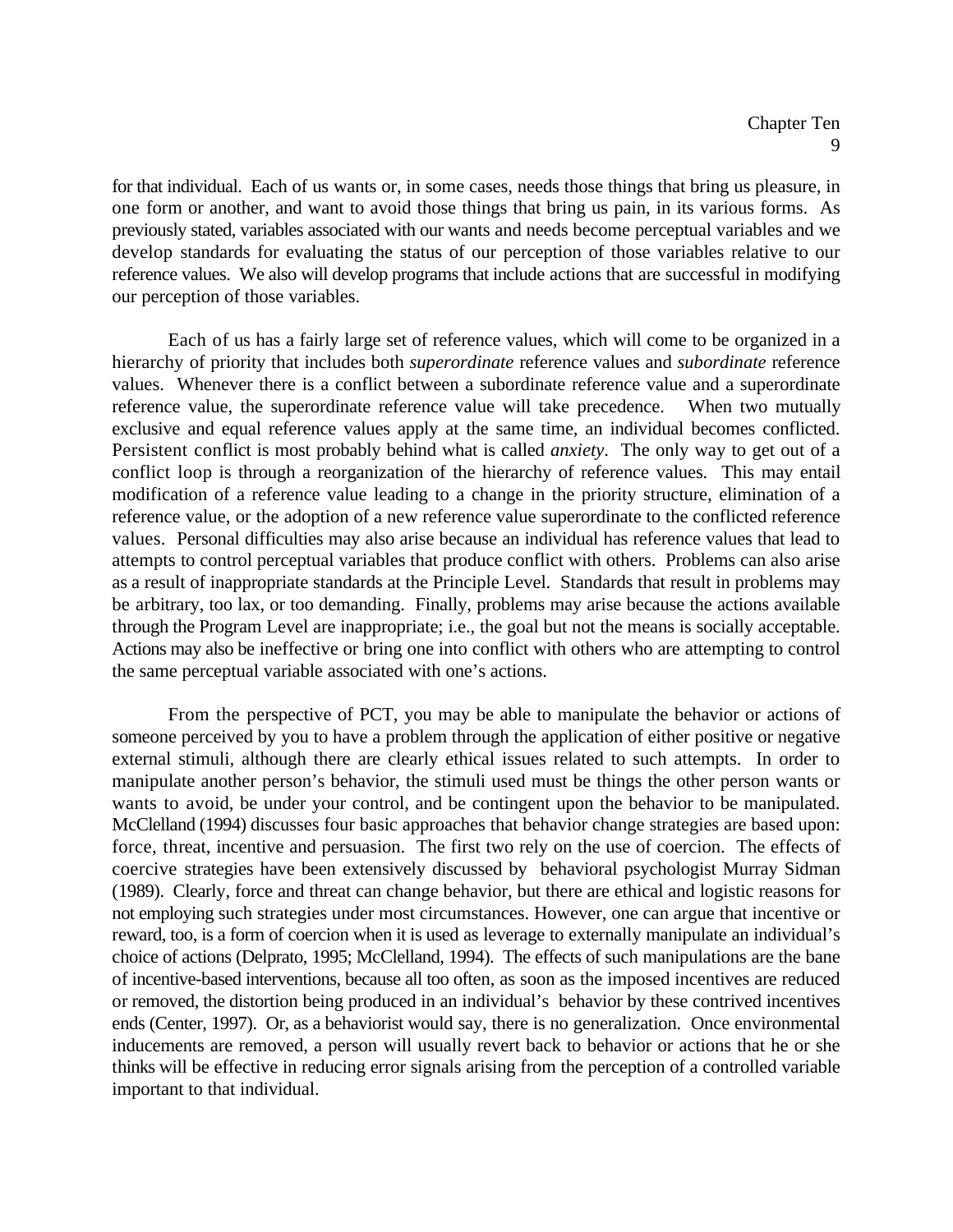By way of illustration, consider a teacher, Ms. Igor, who has a student, Larry, who frequently engages in disruptive behaviors in her class. A PCT analysis would start with the assumption that this behavior has a purpose or intent. For the sake of this illustration, let's assume that Larry's purpose is to achieve status with certain peers within the class. Thus, we can infer that Larry has a reference value related to peer status and a perceptual variable related to the feedback he gets from certain peers in the class. The perceptual variable will be assumed to be peer imitation. We'll assume Larry's standard for judging the congruence between the perceptual variable and the reference value is the amount of imitation of his behavior by these peers and its effect upon the classroom climate. Now, Ms. Igor wants to control Larry's disruptive behavior, because it is a disturbance of her perceived control over one of her controlled variables, which we'll call "classroom order." Thus, Ms. Igor puts a punitive contingency on the behavior, e.g., a bonus response cost system, whereby Larry is "fined" a token each time he exhibits one of Ms. Igor's prohibited behaviors, or a differential reinforcement program, whereby Larry receives a token at the end of each ten-minute interval in which none of the prohibited behaviors occur. What will be the effect of Ms. Igor's intervention?

If Ms. Igor is adept at setting up such programs, she will select a reward to backup the token program she uses that is a controlled variable for Larry and that has a high priority in his system of reference values; i.e., control of this variable brings him immediate pleasure greater than peer status. Under these circumstances, Larry will forego the actions used to control imitation of peers in order to control the variable made available by Ms. Igor. In this case, Ms. Igor will judge that the token program is a success and believe she has exercised control over "classroom order" by eliminating the disturbance, "disruptive behavior." If the reward is not a variable related to one of Larry's reference values or does not have as high a priority in his system of reference values as "peer status," he will not forego the disruptive actions. In this case, Ms. Igor will judge that the program does not work. Let's assume, however, that the program works. After a period of time has passed, e.g., three months, Ms. Igor decides the problem is solved and that the intervention is no longer needed, so she discontinues the program. What will most likely happen?

Assuming that Larry still has a reference value for "peer status" and still thinks that disruptive behavior will result in peer imitation, he will renew his efforts to affect the controlled variable (peer imitation). In other words, although he has been temporarily diverted from one reference value to another through environmental manipulation of variables, the intervention did not change his reference value. Thus, the manipulation did not produce a permanent change in the actions he exhibits with the intent of controlling the perceptual variable (peer imitation) related to that reference value (peer status). One possible exception to this outcome would be a situation where the modified behavior proves to be more effective than the previous actions in controlling the perceptual variable (peer imitation). In this case, a student might continue the modified actions following the end of the environmental manipulation, because those actions produce either better or more efficient control over the student's perceptual variable. The mere fact that the behavior is being produced by external manipulation may precipitate enough resistance or opposition, what behaviorists call counter control, to prevent adoption of actions that would prove to be more effective or efficient.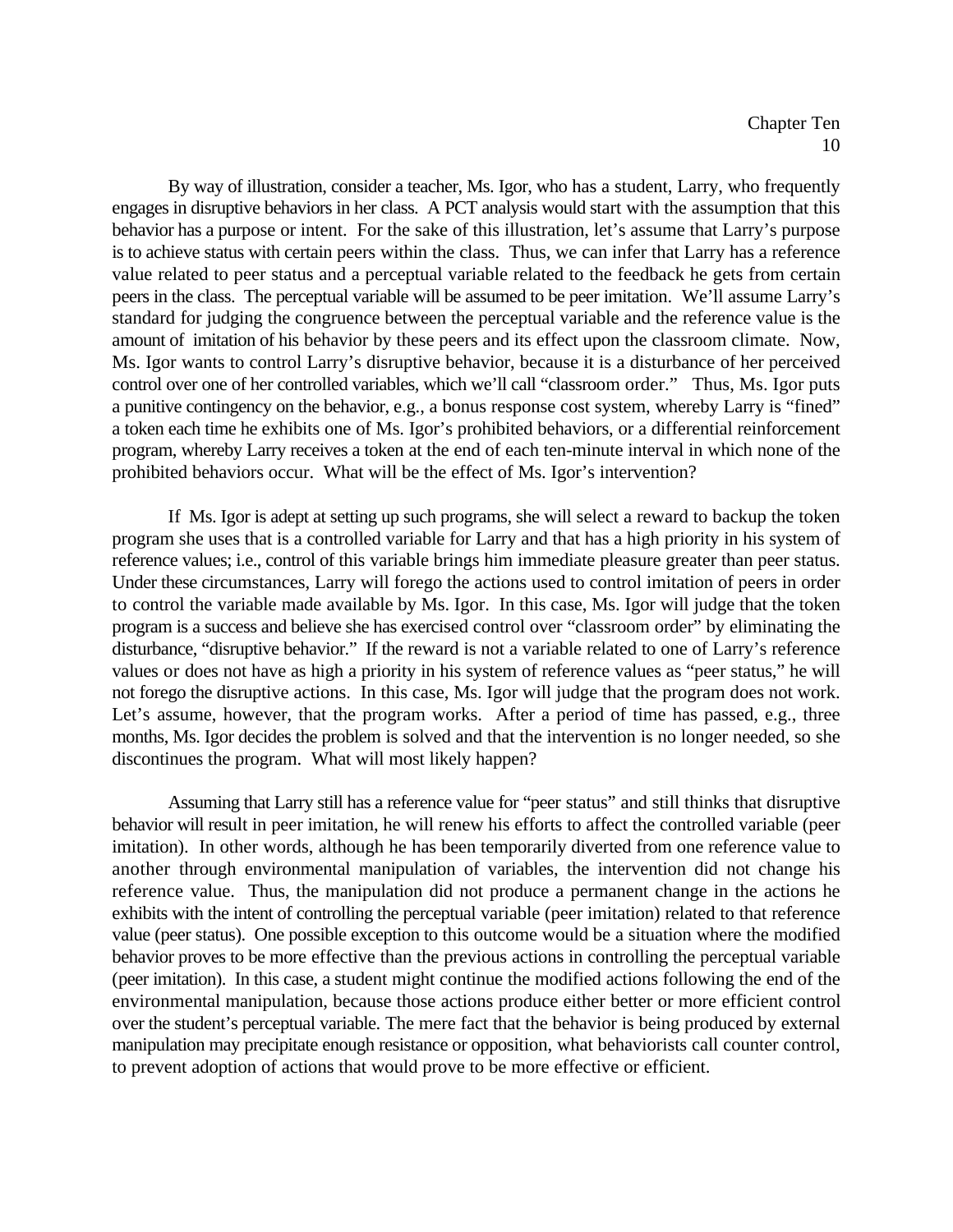McClelland (1996), a sociologist, has applied Perceptual Control Theory (PCT) to the analysis of social environments. Since schools and classrooms are social environments, his analysis will be drawn on for this discussion. Social structures, e.g., a class, are based upon the process of *collective control*, i.e., two or more individuals in a common environment, seeking to control their individual perceptions of a *controlled variable or variables* that they have in common. Individuals within a shared environment may be seeking to control entirely different variables. When this is the case, their non-conflictive sharing of the environment is called *mutual accommodation*. For example, two teachers, Ms. Smiley and Mr. Charles, are team-teaching in a classroom together. One of Ms. Smiley's controlled variables is "on-task behavior." One of Mr. Charles' controlled variables is "organized materials." Assuming that there is no correlation between these two variables, the teachers can both focus on their respective variable without conflict, and a condition of mutual accommodation exists.

If individuals within a shared environment are attempting to control the same variable or variables and have very similar *reference values* and *standards*, there is *cooperation*. For example, Ms. Smiley and Mr. Charles both have the same controlled variable "quiet classroom." For all practical purposes, they do not differ in their standard for a quiet classroom, and they will exercise cooperative control over the perceptual variable. When two or more individuals attempt to control the same variable, and their respective reference values or standards for the controlled variable are different but not grossly different, there is *conflictive cooperation*. In this case, the parties accept an intermediate level of control over the variable that falls between their respective reference values and standards, and they ignore or tolerate the resulting low intensity *error signals* that result. For example, if Ms. Smiley and Mr. Charles both have the same controlled variable "quiet classroom" and differ moderately in their standard for a quiet classroom, they will arrive at a compromise level for the controlled variable. Each may still perceive a small error signal, but one they can tolerate. They will then be in a condition of conflictive cooperation.

When two or more individuals attempt to control different but correlated variables and have different reference values or standards for those variables, a low level of conflict results that is called *interference*. For example, Ms. Smiley and Mr. Charles both have different but correlated controlled variables. Ms. Smiley's goal is "student attention," and her standard for this goal is "students looking at and listening to her." Mr. Charles' goal is for "quick transitions from one learning activity to the next," and his standard for this is "all materials and equipment for each learning activity are arranged and ready to be used before the activity begins." Mr. Charles attempts to setup for his lesson while Ms. Smiley is conducting her lesson." Mr. Charles' activity represents a distraction for the students, which creates a disturbance of Ms. Smiley's perception of her controlled variable and causes an error signal for her. Ms. Smiley engages in various actions intended to signal Mr. Charles that he should stop his activities. If he stops setting up for his lesson, Ms. Smiley's prompts create a disturbance of Mr. Charles' perceptual variable and cause an error signal for him. If he doesn't stop setting up, his efforts continue to disturb Ms. Smiley's perception of her controlled variable and her error signals continue. Their respective attempts to control correlated perceptual variables produces a condition of interference.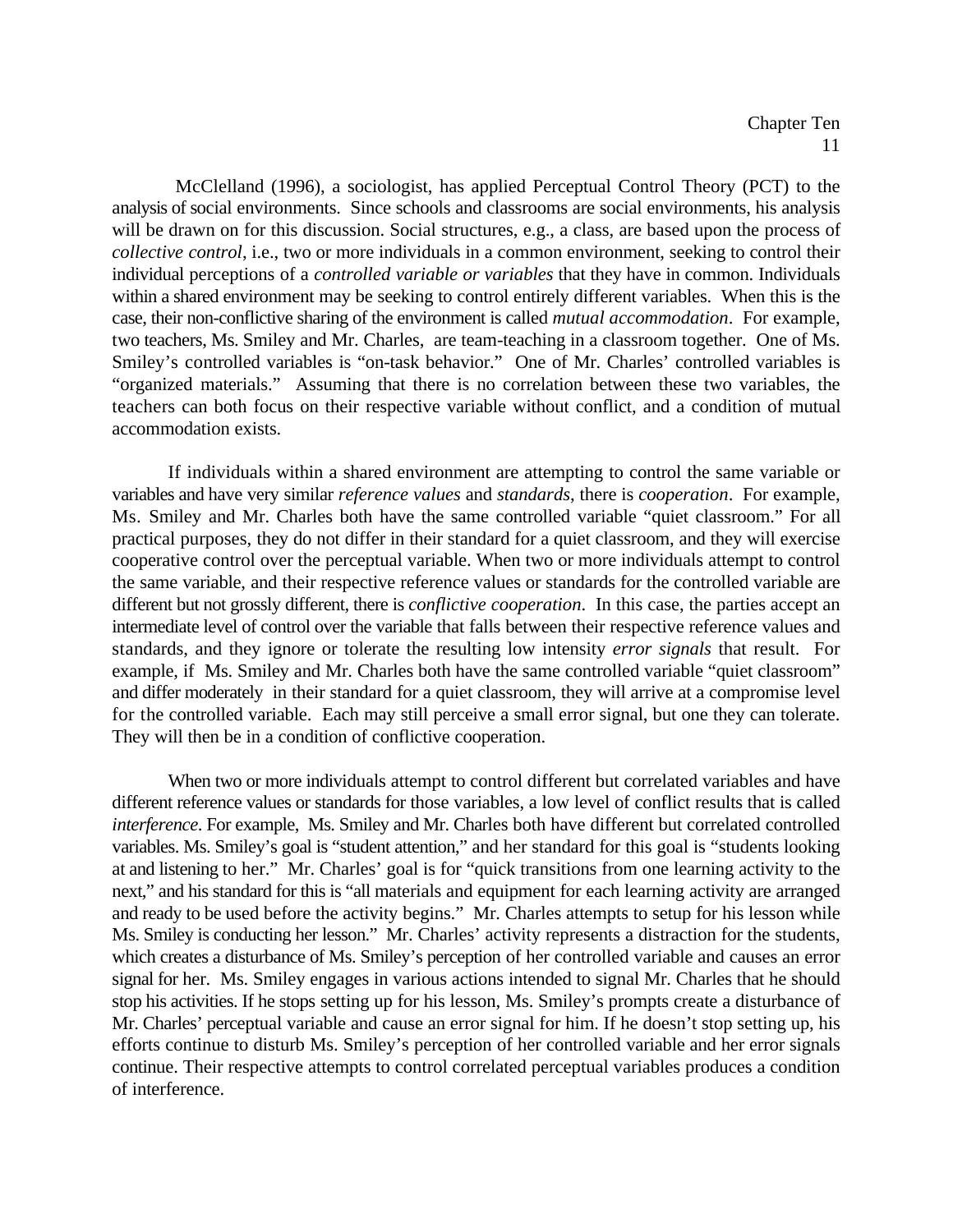When there are significant reference value or standard differences between individuals for either the same controlled variable or for correlated controlled variables, there is *conflict*. For example, Ms. Smiley and Mr. Charles both have the same controlled variable "student movement about the classroom," but they have different reference values for this perceptual variable. Ms. Smiley's goal is for "orderly movement about the classroom," and her standard is "only one student up moving about at a time". Mr. Charles' goal is for "an active learning environment," and his standard for this is "students freely seeking one another out and working together." Mr. Charles attempts to encourage free movement of students, and Ms. Smiley attempts to restrain student movement. Their respective attempts to control the perceptual variable "student movement about the classroom" will differ substantially and result in consistent and reciprocal disturbance of the other's perception of control. Each will perceive error signals that they can't ignore, and they will be in a state of conflict over this perceptual variable.

Mutual accommodation is most likely in environments with many *degrees of freedom*, i.e., in environments with many different and independent, controlled variables, such that control of one variable is unlikely to impinge on the control of another perceptual variable. When many of the variables are correlated or there are very few degrees of freedom, interference or conflict are more likely to occur. Rapidly changing actions or dramatic changes in the kind of actions being performed within an environment, especially if they are dynamic in nature, tend to quickly use up the degrees of freedom available for others sharing the environment. For example, if Ms. Smiley becomes so upset due to the conflict she is experiencing with Mr. Charles over "movement about the classroom" that she has an emotional outburst, this action would quickly exhaust the degrees of freedom within the classroom. When an individual's actions significantly reduce the degrees of freedom in an environment, it is called *obstruction*. Obstructions can be either unintentional or deliberate. They occur when there is significant conflict between the reference values or standards of different individuals for a controlled variable. Obstructions can range from withdrawal from participation in the shared environment to the use of coercive behavior, e.g., disruptive, destructive or violent actions. Ms. Smiley's outburst would be an example of an obstruction, and it would prevent either of the two teachers from achieving perceptual control over the controlled variable.

Coordinated social action, e.g., teaching, must involve the collective control of *social activities*, e.g., instruction and practice. Two or more individuals can independently adopt similar reference values and standards, agree to similar reference values and standards, or accept reference values and standards suggested by a third party in a given situation. The controlled activities of "key players," those people whose actions affect large numbers of others, e.g., teachers, often determine the activities that other individuals, e.g., students, must pursue. The controlled perceptions of key players, which point to a portion of the common environment as an object of shared attention, are called *social designations*, e.g., classrooms. A classroom, which is a social environment includes the perceptions of objects, materials, and equipment therein that are necessary for the actions that take place in the shared environment. Thus, teachers generally attempt to get students to accept the reference values and standards that they set for their classroom activities.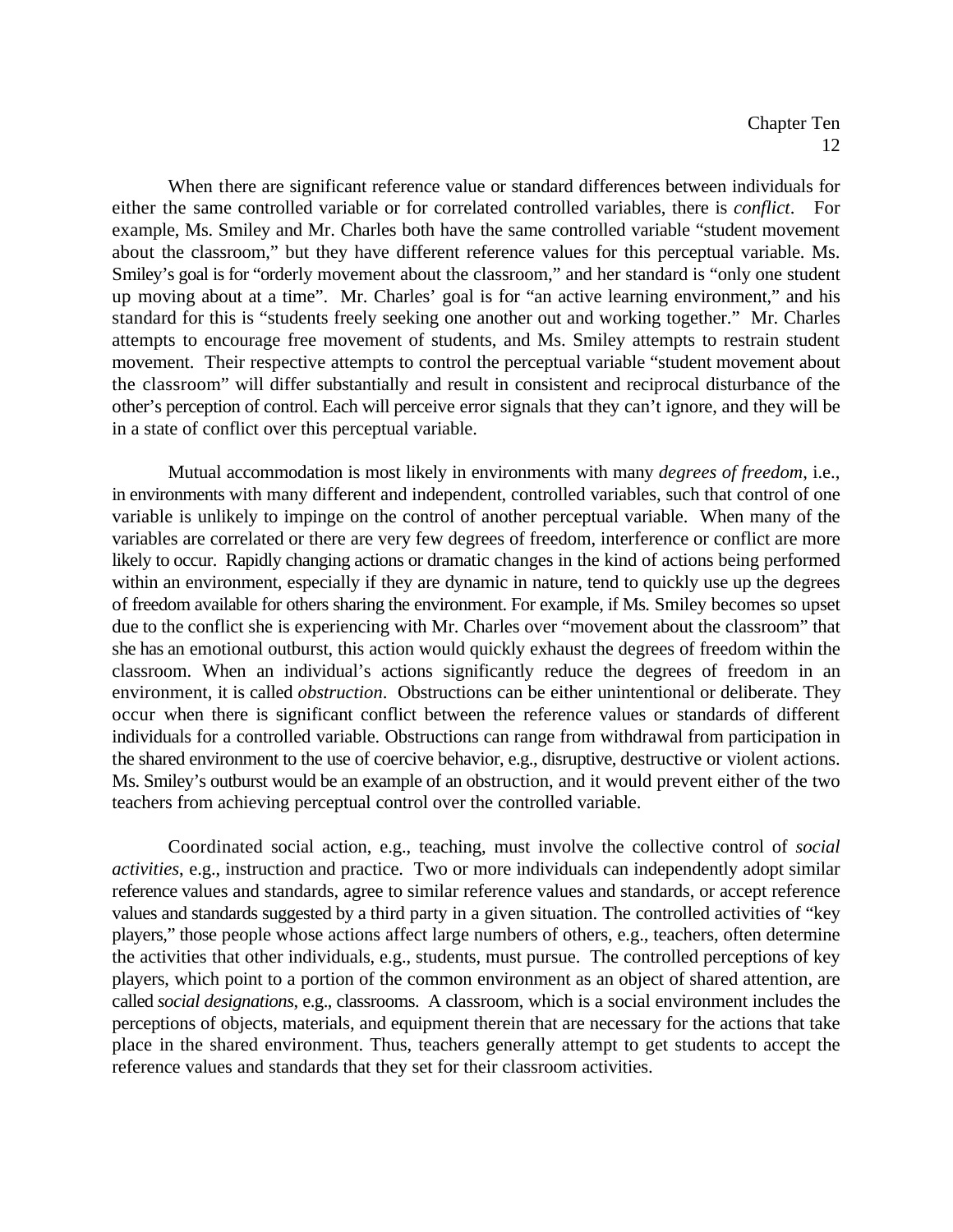A *social structure*, e.g., a school, consists of the its members' collectively controlled perceptions of social activity and social designations. Social structure is both a set of perceptions and environmentally "real" objects, places, and events, because our perceptual control loops pass through the physical environment. Like social structure, *culture* consists of collectively controlled perceptions. While social structure perceptions refer to particular people, places, objects and actions in the physical environment, *cultural perceptions* have no more than symbolic connection to any particular person, place, or object. Education is a cultural perception and has no concrete association with any specific person, place, object, or action. *Cultural contingencies* link social actions and consequences in the environment. Such contingencies don't control behavior but rather specify what the socially approved means are for achieving a given goal or the penalty for employing means that are not socially approved. There are two types of contingencies, *exchange* and *normative contingencies*. Normative contingencies are of particular interest to educators, because they are contingencies resulting from collective control efforts of social organizations, e.g., schools, governments, or religions, and are embodied in laws, regulations, customs, and so forth.

The *social identities* or character of other people and the connections between them can also be thought of as collectively controlled perceptions. Social identity resides in the third of three broad types of perception. First, there are perceptions of others that pertain to their overt characteristics, e.g., height, weight, coloration, and voice tone. Next, there are perceptions related to classifications of others, e.g., woman, oriental, teacher, and Mary Wong. Finally, there are generalized, complex perceptions that comprise a person's social identity or character. You may recall from Chapter Eight that Hogan and Emler (1995) refer to social identity or character as one's *reputation*, e.g., honest, loyal, respectful, and so forth. For Hogan and Emler, reputation is the collective perception of how well one fills (meets the social standards) a social role (reference value or social identity) that one has adopted and then attempts to convince others to accept.

*Self-identity* is a special case of social identity and is based upon the reference values or goals that we hold for important aspects of ourselves, e.g., bodies, behaviors, thoughts, and feelings. Social interaction is important to the maintenance of our self-identity because our perception of self is largely dependent upon reflections from other people. You may recall from Chapter Nine that according to McAdams (1991), we represent and communicate our self-identity through personal myths or stories that we construct about ourselves. When we perceive a discrepancy between our image of self and our functioning in the course of activities, we either attempt to correct or moderate the perceived discrepancy. Generally, correction or moderation of a discrepancy is most easily accomplished by either a change in the way we are functioning or by explaining away the discrepancy as an acceptable and temporary state, e.g., having a bad day. A more drastic and difficult way in which the discrepancy can be corrected is to modify our self-identity. The latter requires either a change in our reference values for self, a reorganization of our reference values for self, or both. This type of change is unlikely to be attempted except in response to significant and persistent error signals.

Positive school and classroom climates that were discussed in Chapter Two are conducive to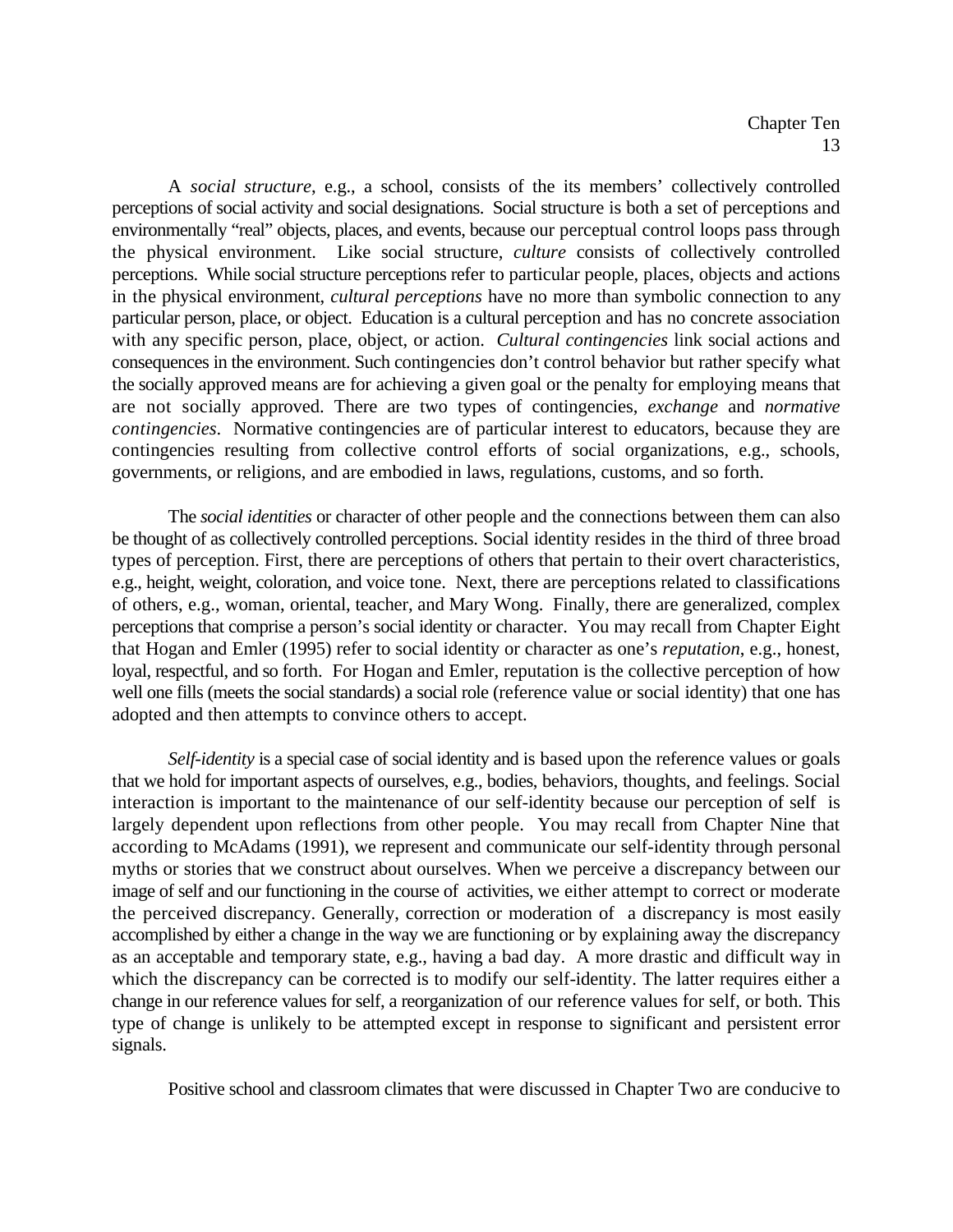learning and will be characterized by cooperation, conflictive cooperation, and mutual accommodation. Interference, conflict, and obstruction are barriers to establishing a positive climate. Effective teaching requires the cooperative control of social activities important for a safe and productive learning environment. Cooperative control of social activities, affecting an instructional environment, requires students to accept reference values and standards set by or endorsed by the teacher. When students accept the education-related reference values and standards of a teacher, they become an aspect of each student's self-identity. Once a student accepts the educational reference values and standards, the student's desire for perceptual control over the variables related to these reference values leads to actions that facilitate a condition of congruence between the educational environment and the educational reference values and standards that have been accepted. The process of gaining acceptance of educational reference values and standards by students can be thought of as an aspect of socialization.

An approach to socializing students based on PCT is the Responsible Thinking Process (RTP) developed by Ed Ford (1996, 1997). An evaluation of RTP was recently conducted in an ethnically diverse elementary school in Phoenix, AZ, in which 65.5% of the students came from families that were at or below the poverty level (Ford, 1995). Control data was collected on physical assaults, possession of weapons, fights, and thefts during the period from August, 1993, to March, 1994. Experimental data was collected from August, 1994, to March, 1995. During the year in which RTP was used as the school-wide discipline program, there was a 62% decrease in physical assaults, 100% decrease in possession of weapons, a 60% decrease in fighting, and a 27% decrease in thefts. Whittier an elementary school in Texas reported the following results when comparing the year before implementing RTP with the year after implementing RTP: fighting/assault decreased by 58%, throwing objects down by 22%, being disrespectful/arguing decreased by 22%, defiance/noncompliance down by 51%, obscene gestures/language down by 35%, intimidation/threats decreased by 48%, disruptions requiring physical removal down by 30%, and total office referrals decreased by 50%. (Note: all data was collected by the schools employing their definitions and records)

#### Responsible Thinking Process

RTP defines responsible behavior as adhering to agreed-on goals, as reflected in school rules and standards that permit individual choices while respecting the rights of others. The object of this program, in this writer's opinion, is to help teachers and administrators socialize students to the reference values (goals or rules, if you prefer) and standards of the school.

Earlier McClelland's PCT conceptualization of social environments, like schools, suggested that classrooms are *social designations,* which refer to commonly shared social environments in our society. Within these shared social environments, coordinated social activities like teaching take place that require collective control of the activities. For effective and efficient collective control of teaching activities, it is necessary that all individuals sharing the environment accept similar reference values (goals and rules) and standards. In educational environments this generally means that students accept the goals and rules (reference values) and standards of the "key players" in the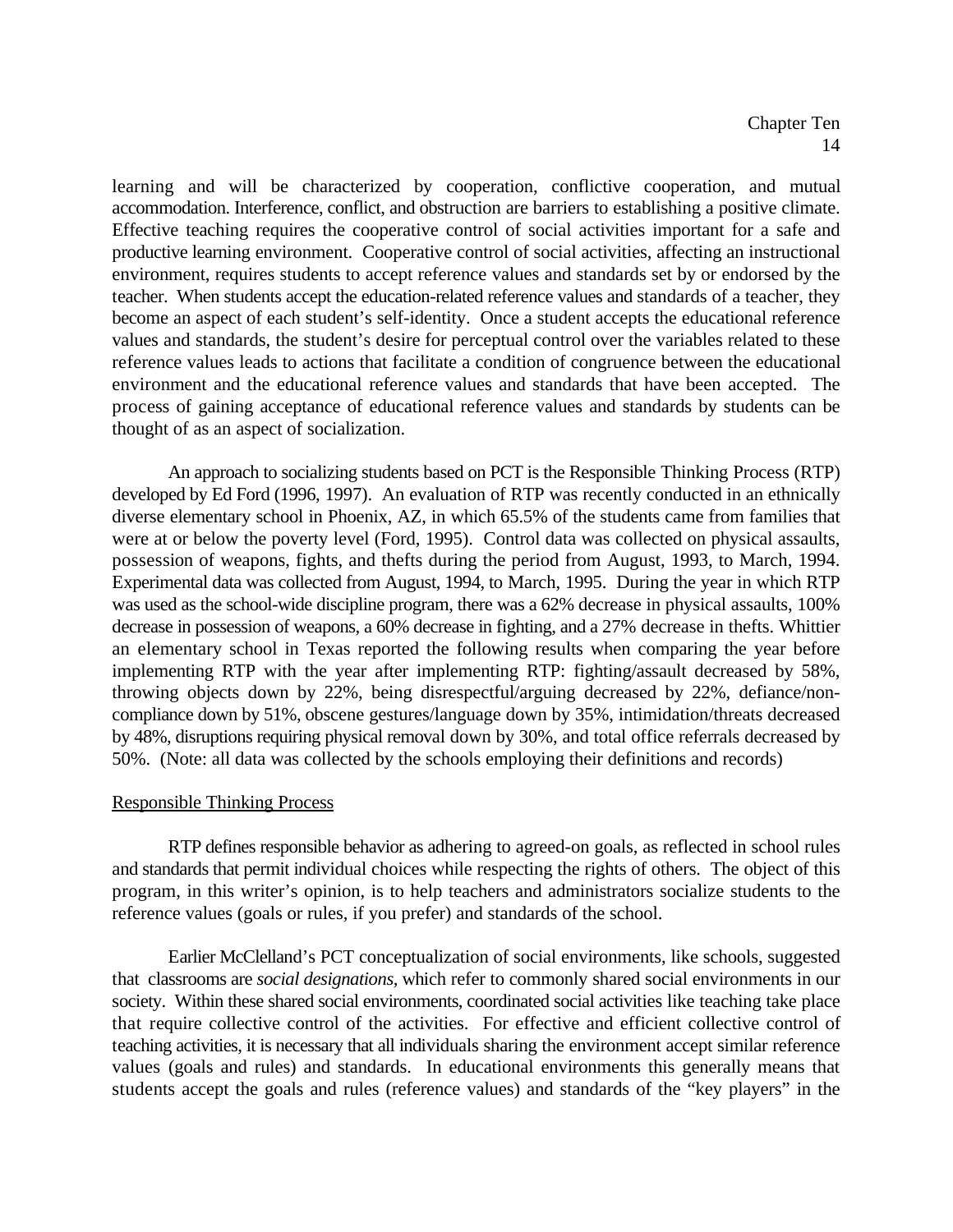educational environment. The "key players" in an educational environment include the administrators, teachers, and support staff. RTP is a program that facilitates collective control of instructional activities through helping students to accept and adopt the reference values and standards of school personnel.

As discussed in Chapter Eight, public schools can be thought of as a reflection of the values of the communities that support them and that they serve. Thus, the rules in schools should probably be as consistent as possible with rules for which there is a broad consensus in the surrounding community. A specific set of rules that are universally valid for all schools may not be possible. However, if educators are going to ask students to accept the reference values and standards that we propose and use programs like RTP to facilitate their adoption, we have a moral obligation to ensure that what we propose is necessary, just, and reasonable. An illustrative set of rules that many communities, schools, and students might agree to are provided below:

- 1. Don't cheat or Be honest.
- 2. Don't lie or Be truthful.
- 3. Don't harm others or Respect the right of others to personal safety.
- 4. Don't steal or Respect the right of others to their possessions.
- 5. Don't vandalize or Respect the property of others.
- 6. Don't disrupt others or Respect the goals of others.
- 7. Don't coerce others or Accept the decisions of others.
- 8. Don't demean others or Accept the beliefs and motives of others.
- 9. Don't blame others or Accept Responsibility for yourself.

Whether one accepts the above set of rules, modifies them or develops an alternative set of rules, the rules taught must meet certain tests. If the rules meet these tests, they will generally be perceived as just and reasonable. Most students will accept or learn to accept and comply with rules that are perceived as just and reasonable. **First**, the rules must not interfere with the right of students to make for themselves personal choices that do not violate the rights of others; for example, the decision of an individual student to wear his or her hair in a certain style is a personal choice and does not violate anyone's rights. **Second**, the rules should be consistent with the objective of allowing individuals to peacefully share a common social environment, for example, a school. **Third**, the rules should engender broad support and acceptance both by the students and by the community; for example, participation in the development and subsequent modification of rules should be sought from faculty, students, parents, and the community. However, to be acted upon, suggestions must be consistent with criteria one and two above.

Success in the use of RTP will be most likely if students perceive that you care about and have a genuine interest in them. One way that the perception of caring and interest is established is by establishing a history of positive interaction with your students, in which you've shown a sincere interest in their problems and their development as human beings. One way for teachers to develop a history of positive interaction with and interest in students is through discussion groups that engage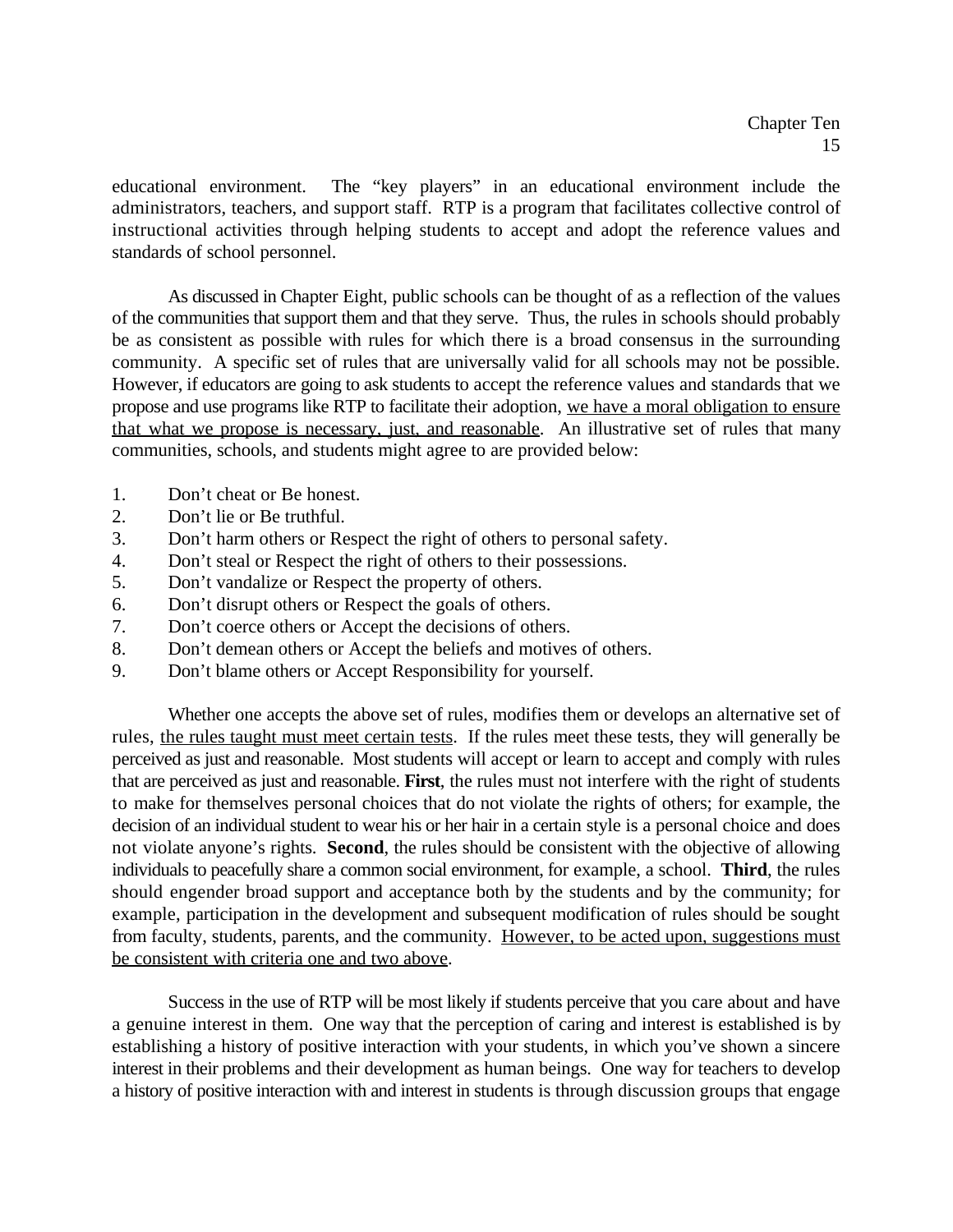students' interests and concerns and that require reflective thought (Custer-Knight, 1997). The discussion groups discussed in Chapter Eight can be used for this purpose.

The perception by your students that you have a sincere interest in their problems and development can also be facilitated by putting in place curriculum and instruction that meets the needs of each student and that is perceived by students as relevant to their needs (see the discussion of curriculum in Chapter Two). Perception of relevance requires that curriculum and instruction be related to the life goals of students in a way that helps them make a personal connection with what is being taught. A curriculum that meets the needs of students is one that conveys information and teaches skills that are functional for the legitimate life goals of each student. A legitimate life goal is to be a functional member of society, e.g., to be a responsible parent, to be a carpenter, or to be a lawyer. A functional curriculum is one that appropriately addresses the generic information and skills that a student needs to be functional in society, e.g., reading and arithmetic; and the specific information and skills that a student needs to meet his or her life goals, e.g., to be a good parent. Instruction that meets the needs of students is also appropriate for each student's ability and skill level and maximizes the likelihood of successful learning.

It is important that students perceive the school and classroom as having a positive climate and want to be there. If the suggestions above are followed, the majority of students will perceive the school and classroom as having a positive climate. In too many schools and classrooms the most compelling reasons to be there are parental expectations and interaction with peers. The latter is the only personal goal for school attendance in many students. Facilitating a desire in students to be in school is important because the RTP program does not employ any contrived extrinsic rewards for school attendance or classroom participation. The reason for this appears to be related to the concept of *cognitive dissonance* (Festinger, 1957; Carver, & Scheier, 1981). Studies on cognitive dissonance indicate that if people are asked to take a position contrary to their usual attitude about something, there is a greater likelihood that they will identify with the contrary position if they have not received an extrinsic reward for doing so. That is, if they are rewarded for taking the contrary position, it is easier to rationalize temporarily taking the position. Thus, when given an extrinsic reward for complying with the goals and standards of a teacher, the effect will only be temporary for most students. When students do not receive an extrinsic reward for compliance, an error signal is generated by the perceived discrepancy between their actions and their goals. One potential outcome of this is to reduce the discrepancy or error signal by adopting the goals and standards of the teacher, i.e., incorporating them into one's self identity. In short, PCT and RTP probably view extrinsic reward as a disturbance for a teacher's controlled variable, *student socialization*.

RTP requires that rule breakers be given a choice between behaving responsibly or going to a more restricted area. This choice appears, in some degree, to be making use of what Adlerians call *natural and logical consequences* (Dreikurs, & Grey, 1968); i.e., if a student can't abide by the rules in a setting, the logical consequence is to go to an alternative setting. Natural and logical consequences provide feedback that is more appropriate than contrived reinforcement or arbitrary punishment for facilitating the modification of a control system. Since control systems depend upon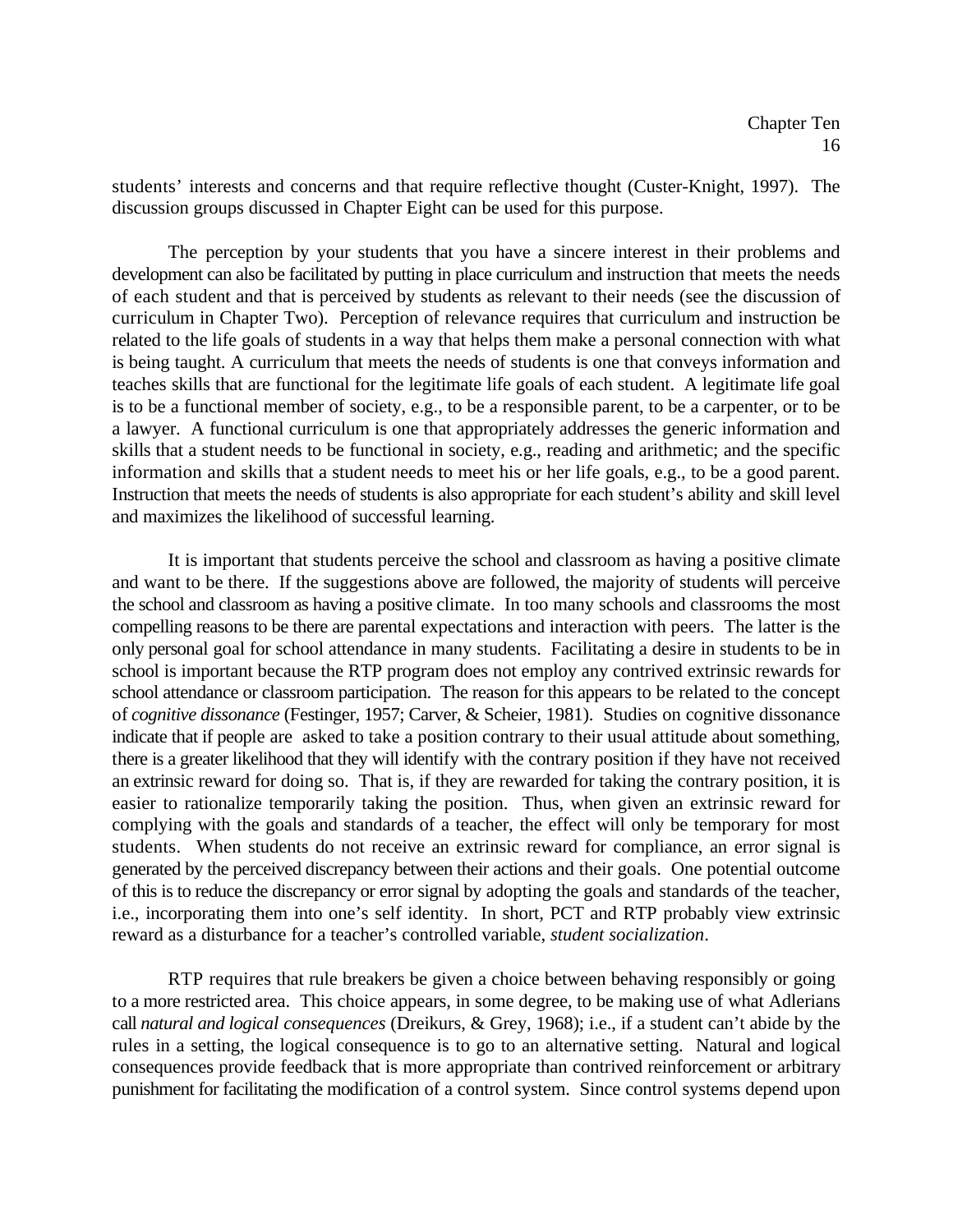feedback loops, the more relevant the feedback to the purpose or intention of the control system, the more likely it is to result in adaptation or reorganization of the control system.

Before someone is treated as a rule breaker, the rules broken should be legitimate, i.e, rules that meet the tests discussed earlier. For example, a rule against chewing gum would probably fail to meet the test for a legitimate rule; i.e., it is probably a trivial rule that doesn't impinge on anyone else's rights. On the other hand, a rule against fighting to settle a grievance would meet the test for a legitimate rule. To be appropriate a goal must be one that is functional relative to the setting or a personal preference that doesn't impinge on others' legitimate goals in the setting. For example, an appropriate setting-specific goal for a classroom would be unimpeded access to the ongoing instruction in the classroom. An appropriate personal goal that doesn't impinge on others' rights in a classroom setting would be to affect a certain image through one's choice to wear baggy clothing. An inappropriate setting- specific goal for a classroom would be to conduct a personal conversation during instruction. Such a goal might, however, be appropriate at school in a different setting, e.g., during lunch. An inappropriate personal goal in a school setting would be to seek revenge against the school for a real or imagined wrong, e.g., vandalism.

## Use of RTP By Classroom Teachers

The first thing to keep in mind is that RTP was designed to be a school-wide program. While it might be possible to adapt some aspects of the process to an individual classroom, the best results will be obtained when it is applied school wide and with the cooperative participation of the vast majority of the educational personnel in the school. Ford (1996) discusses in detail four critical requirements for a successful RTP program:

- 1. There must be a firm commitment to RTP both financially and in school policy.
- 2. There must be a strong commitment by most if not all of the teachers in a school using RTP.
- 3. There must be a trained and committed teacher responsible for the Responsible Thinking Classroom.
- 4. The building administrator must be committed to the program and take the lead.

There are four possible levels of intervention in a RTP program: verbal commitment, verbal plan (optional), Responsible Thinking Class (RTC), and referral to the principal (see Figure 10.4). These levels are related to the seriousness of the irresponsible behavior or actions exhibited by a student. Potential irresponsible actions should be classified, in advance, as mild (e.g., interrupting), moderate (e.g., cheating), or serious (e.g. fighting). This can probably best be done by considering the relative importance of the teacher's reference values, as reflected by the class rules, and standards for a positive classroom climate.

First, when an initial instance of mildly irresponsible behavior occurs, the irresponsible student has a choice between either a verbal commitment to behave responsibly or to move to either level two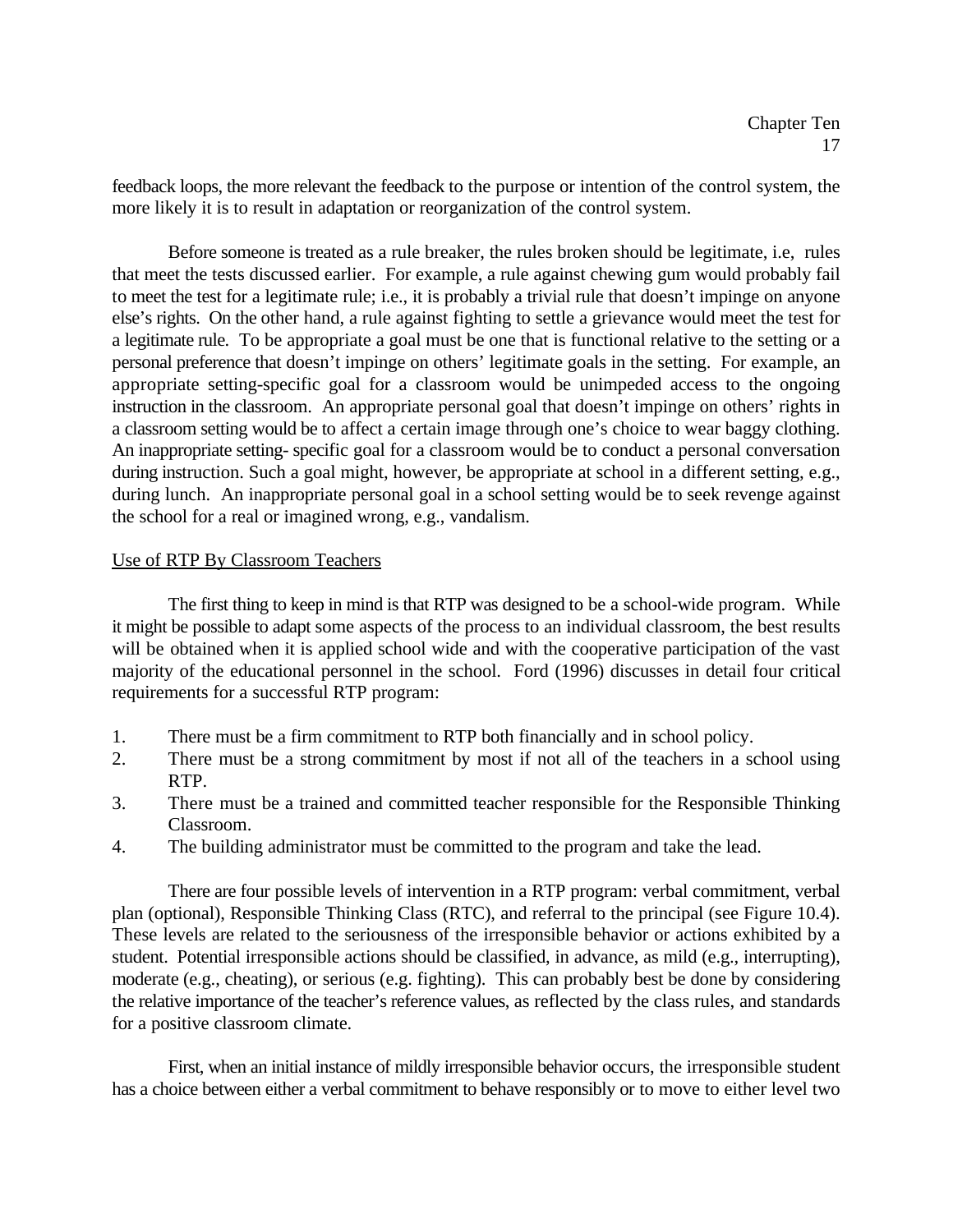![](_page_17_Figure_1.jpeg)

Figure 10.4. A decision tree illustrating the outcome choices following from student actions representing different levels of irresponsibility.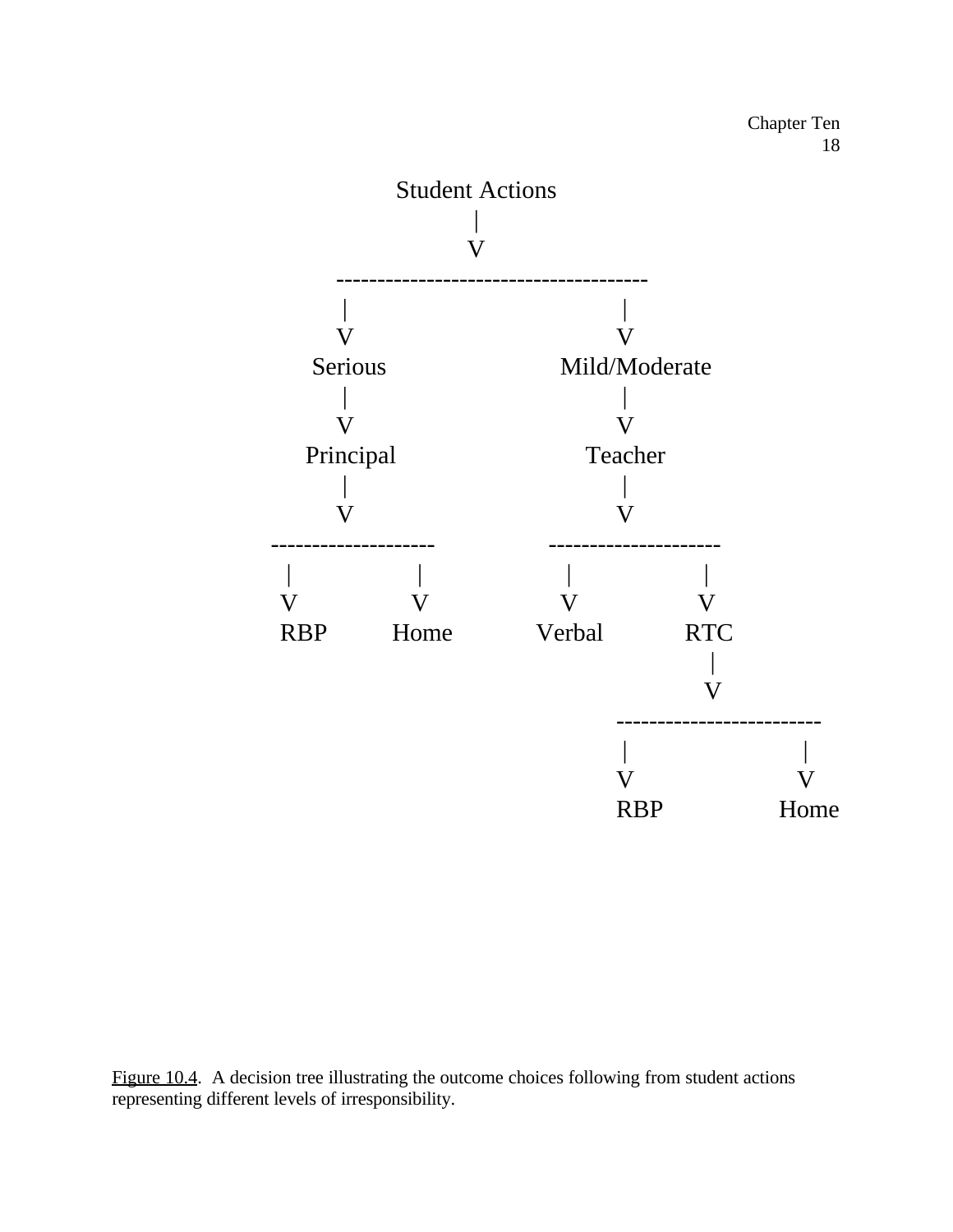or level three. If a student has chosen to make a verbal commitment to behave responsibly, his or her actions are monitored by the teacher for the remainder of the class or activity period to see if the commitment will be honored. If the behavior is moderately irresponsible, the first choice could be either level two or level three. If level two is being used by the RTP program, the alternative choice is level three. If level two is not being used, the alternative choice is to go home. If a student's actions are seriously irresponsible, the student may choose between going to the principal or other designated staff member, e.g., the counselor, or going home.

Second, failure to meet a verbal commitment to behave responsibly or moderately irresponsible behavior is followed by a choice to be separated from ongoing activity within the classroom in a designated Responsible Thinking Area (RTA), e.g., an isolated desk or table (level two) or go to the RTC (level three). A student who chooses the RTA must develop a verbal Responsible Behavior Plan (RBP) that includes specific steps for correcting the irresponsible behavior. If level two is not being used, the choice is between level three or going home.

Third, a student who has engaged in moderately irresponsible behavior or who has chosen not to engage in either level one or level two has a choice between going to a Responsible Thinking Class (RTC), level three, or of going home. A student who chooses to go to the RTC must develop a detailed, written Responsible Behavior Plan (RBP) to correct irresponsible behavior as a condition for return to the classroom. If instruction is departmentalized, the student stays in the RTC during the class from which he or she chose to go to the RTC. The student leaves the RTC for other classes as regularly scheduled. If a plan is not completed while the student is in the RTC, he or she returns the next school day at the time when he or she would be in the class where the problem occurred.

The RTC is a separate classroom devoted to the function of assisting students to develop RBPs. The RTC is staffed full-time by a teacher who is committed to and well-versed in RTP. The RTC teacher may, depending upon circumstances, be assisted by one or more classroom aides or other staff members. Once in the RTC, a student has a choice between developing a RBP or of going home. If problems occur in the RTC, the student has a choice between going to the principal or other designated staff member to work on a RBP or of going home. Students who choose to go home rather than develop a RBP can return whenever they choose; however, they must bring a parent back to school with them. A returning student begins in the RTC. The student must work out a RBP, with the parent present, before returning to the class from which they chose to go to the RTC.

Fourth, for serious irresponsible behavior, e.g., fighting, a student bypasses in-class intervention and the RTC. Such a student has a choice between going to an administrator, e.g., the principle or other designated staff member, e.g., a counselor, for the development of a RBP (step four) or of going home. There is a detailed example of a principal's interaction, using RTP, with a student who has been fighting that illustrates the nature of the RTP process at this fourth level (Venetis, 1997).

It has been observed that about 2% of a school's student population will be "repeaters." A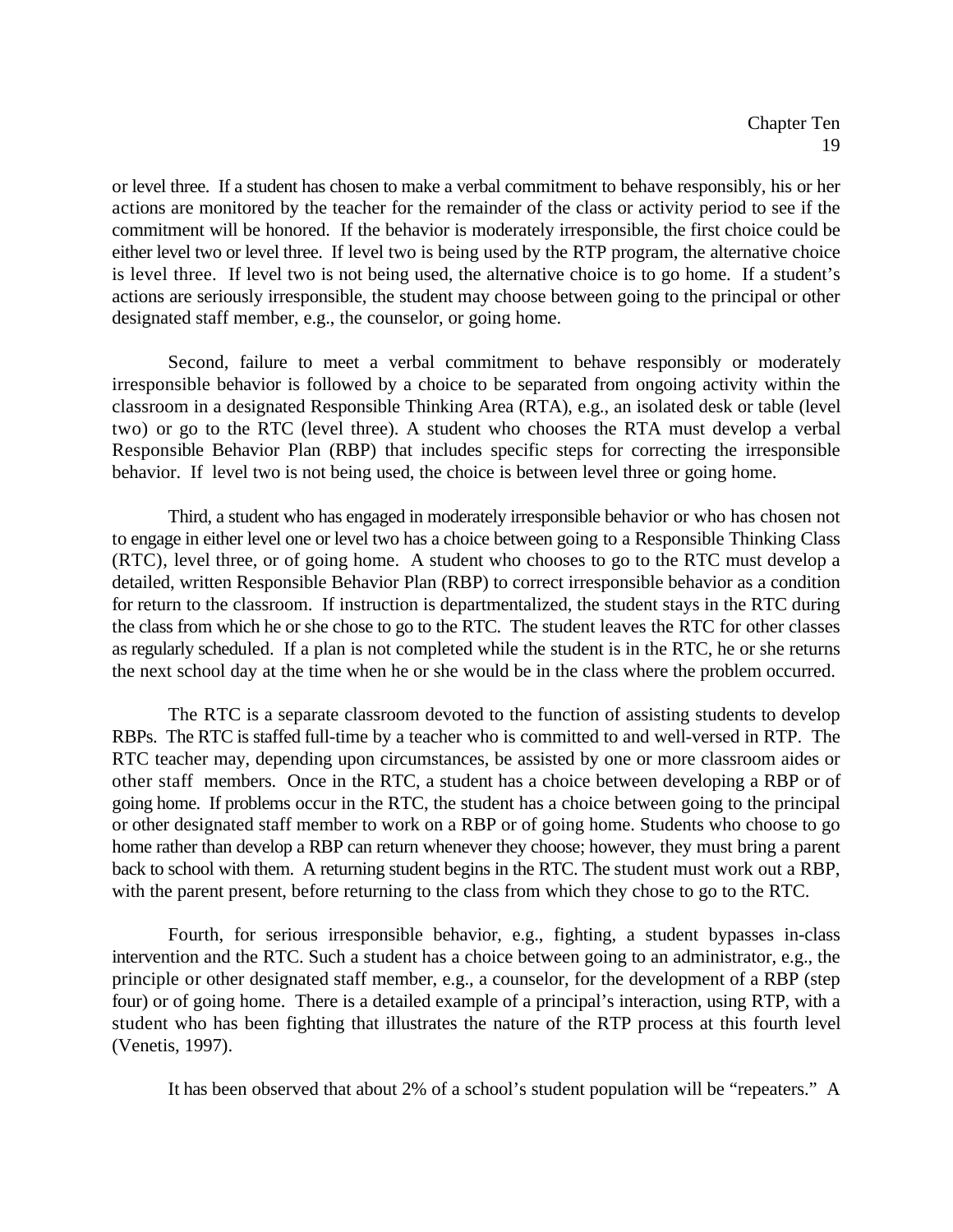repeater is a student who engages in irresponsible behavior on an ongoing basis and who has had numerous RBPs that have not been followed. There is an additional level in the RTP program for such students. Repeaters are examined by a Crisis Intervention Team (CIT) that is made of several types of personnel including an administrator, the RTC teacher, counselor, psychologist, and teachers. The CIT tries to identify why the student is not having success with his or her RBPs and how a better plan can be formulated. In some cases, it may be found that such a student appears to be having all of his or her problems in a particular class or with a particular teacher. In these cases, the class and teacher are looked at to see if there is something about the class or the teacher's practices that are contributing to the problem. If so, recommendations are made to correct the source of the problem. If this process is not successful, a repeater may be suspended from school.

Return to school by a suspended student or one who has chosen to go home begins in the RTC class. Upon return, a plan is negotiated for responsible behavior between the student, a parent and the RTC teacher, an administrator, or other designated staff person. The RBP developed requires an intensive supervision component. Only after such a plan has been developed may a student return to the classroom where the original irresponsible behavior occurred. In such cases, it is usually a good idea to gradually work a student back into the regular setting. If the student came to the RTC from a self-contained program, i.e., a class in which the student is with a single teacher for the whole day, the student should initially return to that classroom only for a single class period. The period selected should be one during which there appears to be a high likelihood of success. When the student is being successful in this class, another class period can be added and so on. If the student is in a departmentalized program, the same procedure should be followed. The only difference is that the class and teacher that the student appears to have a good chance for success with should be the initial placement. In either case, a student who is being returned to his or her regular program by successive approximations would return to the RTC during the other periods each day. When a student returns to his or her regular program, the student should be seated in an area of the room other than the area where the problem occurred.

When a student chooses to go to the RTC and doesn't immediately begin work on a RBP, he or she may choose to do classwork from the originating class, participate in discussions of the values underlying the school's rules, e.g., respect, or explore personal goals with the RTC teacher and how to responsibly meet them. If a student develops a RBP that requires the use of a social skill, e.g., negotiation, and doesn't know how to properly perform this skill, instruction on and practice with the skill may also be done in the RTC prior to the student's returning to class. Extended stays in the RTC accompanied by responsible behavior without developing a plan for return to class should result in convening of an intervention team to explore why the student may not want to return to the class. This might include such things as inappropriate instruction in the class, teacher behavior that is distressing to the student, or problems with other students that aren't being addressed in the class.

#### Developing Responsible Behavior Plans

Ford (1997) describes the process for developing a RBP. The process has several steps, and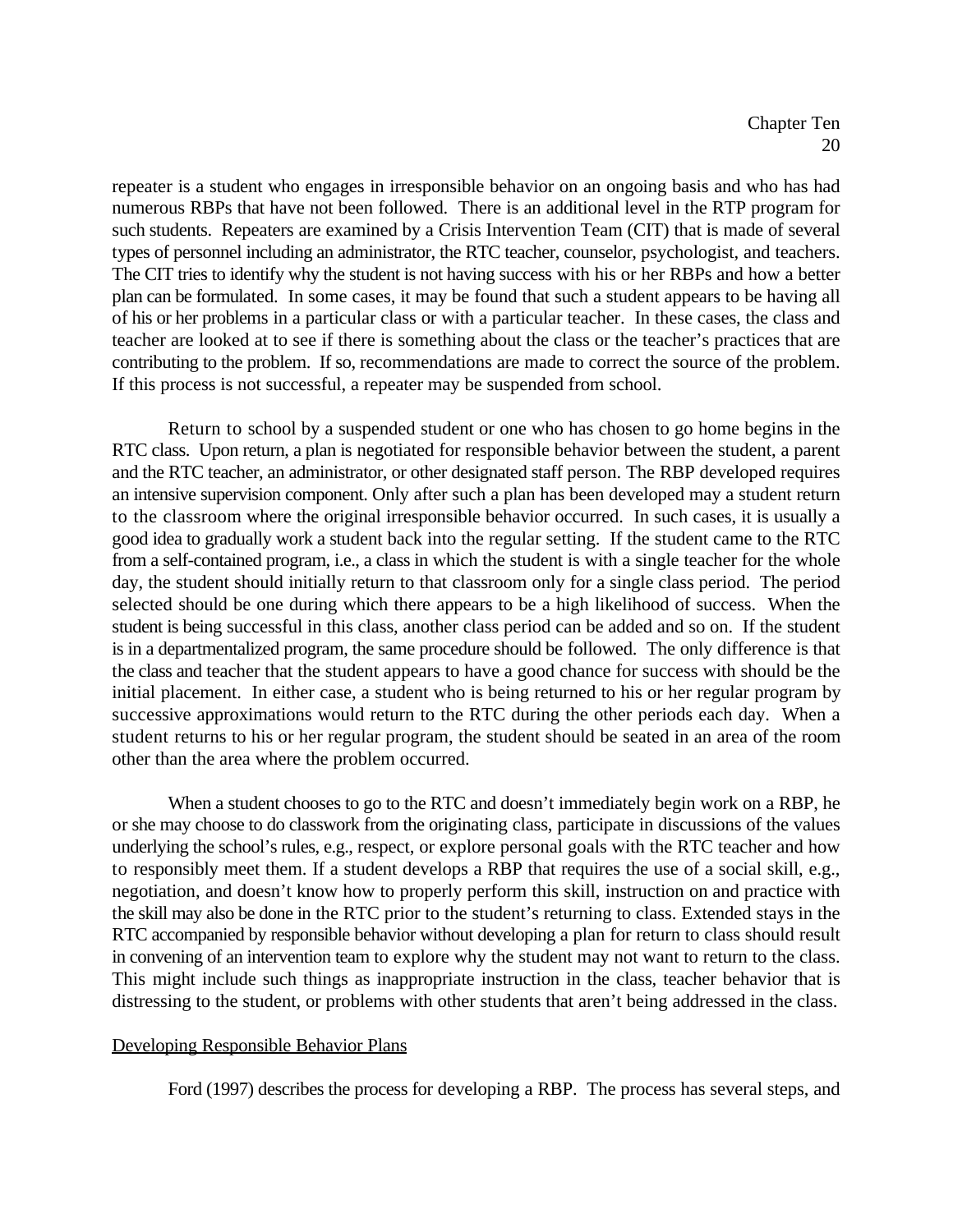any teacher who will be involved in helping students develop a RBP should be familiar with the steps and have practice in working through them with students. The steps include the following:

- 1. Gather information by questioning the student who has behaved irresponsibly:
	- a. What were you doing?
	- b. What is the rule that applies?
	- c. What happens when you break a rule?
	- d. Is that what you want to happen?
	- e. What would you rather be doing? Or What do you want to happen?
- 2. Explore with the student the problem situation:
	- a. Is doing what you're doing responsible behavior?
	- b. Why isn't it responsible behavior?
	- c. Is what you're doing getting you what you want?
	- d. Do you want to work at solving your problem?
- 3. The RBP:
	- a. Have the student write down what they are presently doing in an attempt to get what they want and what change they want to make in the future.
		- 1. If the students original goal was irresponsible, have the student state a new and responsible goal. Ask the student to give you a rationale for this goal, i.e., what makes it a responsible goal (not in Ford's sequence).
		- 2. If the means of achieving a goal is irresponsible, have the student state a responsible means of achieving the goal.
	- b. Have the student set a measurable outcome or standard that can be charted.
	- c. Have the student write down detailed steps for achieving the goal set earlier: what, when where, with whom, and so on.
	- d. Have the student specify how progress will be measured, including what data will be charted, what criteria will be used to evaluate success, who he or she will report to about progress, when progress reports will be made, and where they will be made.
	- e. Have the student explain to you his or her previous goal and actions and contrast them with the RBP.
	- f. Ask the student for a verbal commitment to the plan.
	- g. A RBP should be written and signed by both the student and the person who will monitor the plan.

Chronic failure of plans may indicate weak commitment when responding to the question, *Do you want to work at solving your problem?* Work on weak commitment by further exploration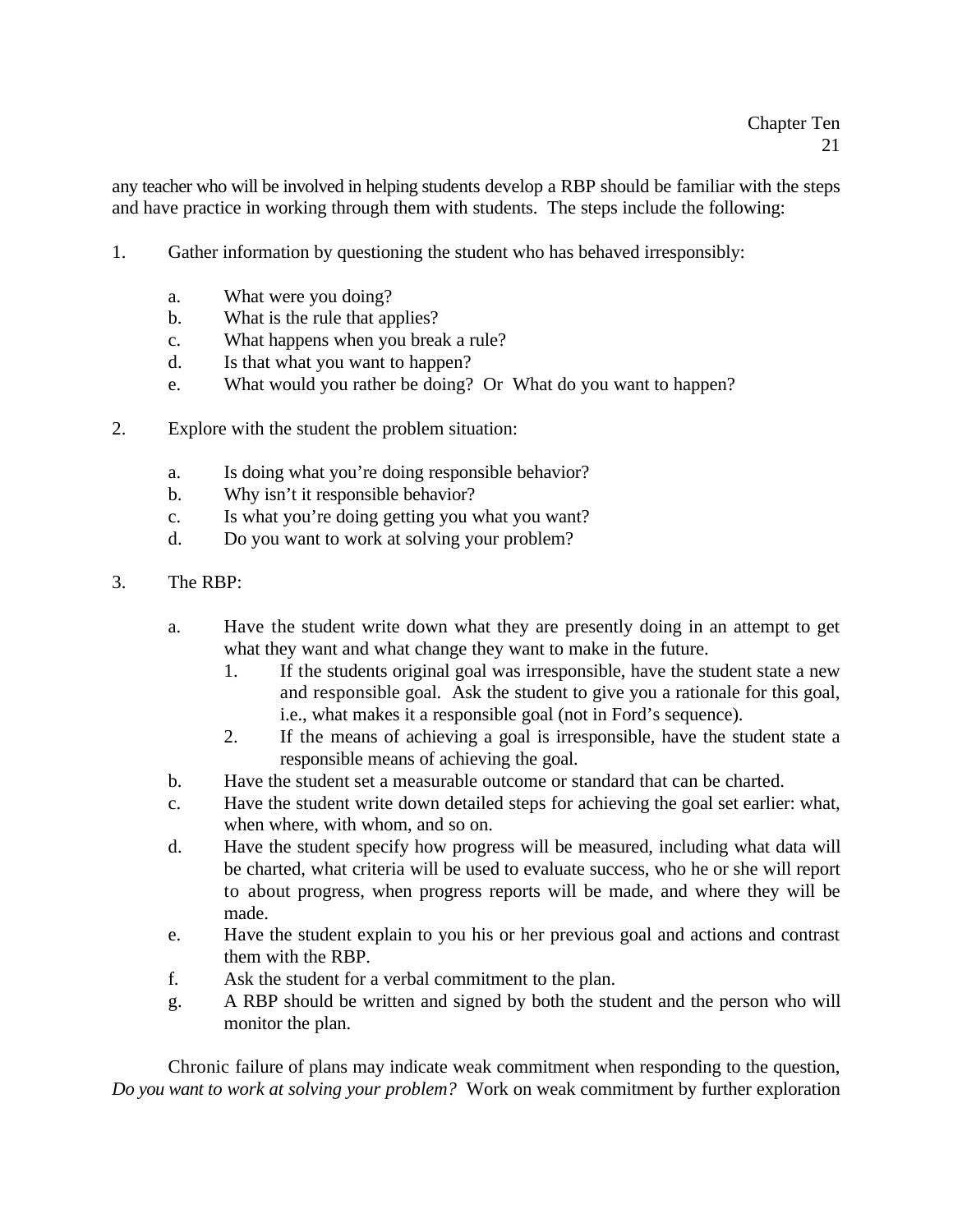of answers to the questions: *Is what you're doing getting you what you want?* And, *Is what you're doing against the rules?* And, *Why is it against the rules?* Analyze the details of the failed RBP and try to develop refinements. If the existing RBP can not be improved, develop a new plan. If you decide a new plan is needed, it should be more limited in scope than the failed plan. The new plan should also require that a student report on progress more frequently than required by the failed plan. If attempts to improve a student's RBP don't meet with success, convene an intervention team to look at the student's problems in greater depth and make recommendations for changes such as a change in teacher, referral for other services such as special education, movement to a more restrictive placement, or suspension.

# **Other Strategies**

Merton (1968) discusses a model for explaining social deviance that may also be adapted to the PCT view. Merton suggests a four factor-explanation for social deviance that depends upon two variables. The two variables are *goals*, which in Merton's model probably also includes standards, and *means*. Merton suggests four combinations of these two variables:

1. Accepting socially approved goals while rejecting socially approved means of achieving those goals is called *innovation*. A failure or unwillingness to achieve perceptual control through socially approved means may lead to adoption of socially disapproved means. A student who accepts the goal of making good grades in school but does not have the skills or is unwilling to use them to accomplish this goal may attempt to meet the goal through socially disapproved means such as cheating.

2. Rejecting socially approved goals while accepting socially approved means of achieving those goals is called *ritualism*. Such a student may be capable of achieving perceptual control, but has little or no interest in the goals. A student who rejects the goal of acquiring an education but accepts the means to accomplish this goal may appear unmotivated, disinterested and be labeled an underachiever.

3. Rejecting socially approved goals and means is called *retreatism*. Such a student may or may not be capable of achieving perceptual control, but is not engaged in the educational process in any way. A student who rejects both the goal of acquiring an education and the means may simply withdraw from participation or drop out of school. If pressured to engage in an educational program, this student may resist through disruptive behavior.

4. Holding goals and means that conflict with socially approved goals and means is called *rebellion*. Such a student may be capable of perceptual control but has his or her own agenda. A student who has conflicting goals and means may be disruptive and confrontational or drop out. Often such students become involved in a delinquent subculture that promotes alternative goals and means that are not socially approved and are similar to those held by the student.

In the case of goal rejection or conflict, the RTP socialization program may be able to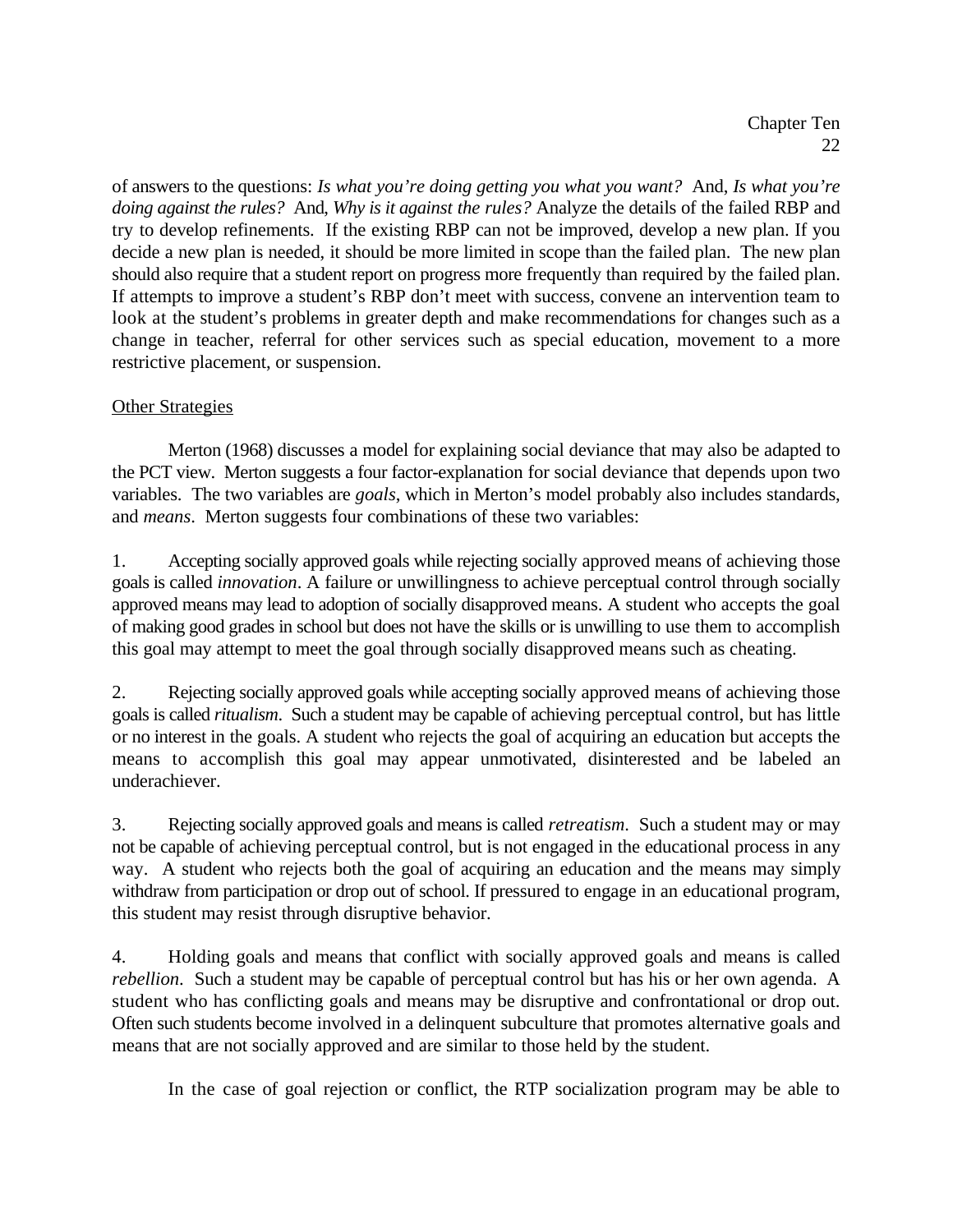facilitate acceptance of the socially approved goals in the educational setting. If this process is not successful, a more individualized approach based on a *cooperative alliance* (Center, 1997) with a student may be able to facilitate acceptance of socially approved goals through personal persuasion. Such efforts should focus on helping students to recognize that a reorganization of their goal structure is in their best interest. A process like Values Therapy described below could be used in these situations. Goal or System Level issues should be addressed before attempting to deal with problems related to means or Program Level difficulties.

Individualized attempts at generalized behavior change can best be accomplished through a *cooperative alliance* employing persuasion (Center, 1997, 1999). A cooperative alliance should be student-centered effort in which a teacher plays a facilitation role in cooperation with a student that emphasizes the Programs, Principles and System Levels. To form a cooperative alliance with a student, two basic conditions must be met. First, you must have rapport with the student, i.e., a positive relationship based upon mutual respect and the perception, by the student, that you value what is in his or her best interest. Second, the student must both recognize that personal change is needed and want to change. A student-centered approach is needed because PCT views behavior as being caused, in large part, by internal factors, i.e., reference values, standards and programs. This is not to say that one does not respond to external stimuli but rather to say that actions taken to exercise perceptual control of external stimuli will be predicated upon whether or not a stimulus is perceived as being related to personal needs and wants.

The technique of *Socratic Questioning* employed by Adlerians (Stein, 1991) is an approach that is compatible with the concept of a cooperative alliance and could serve as a process model for conducting a cooperative alliance. In this technique the two parties are considered equals or partners in the effort. The person doing the counseling leads a student through the use of questions framed to help a student discover for himself or herself the logic of and self-interest in accepting socially approved goals. The general objective is to lead a student to recognize that he or she benefits from the socially responsible actions of others and has a responsibility to reciprocate. More specifically, a student is led to recognize that his or her beliefs have consequences for self and for others. Students are encouraged to explore the personal and social consequences, both immediate and longterm, of their goals and actions. The counselor never draws conclusions for a student but leads a student toward conclusions with the questions posed. There are no set questions because each question directed at a student depends upon the student's situation and comments. The counselor should keep the tone of these sessions friendly and not criticize or find fault with a student's comments. The counselor's goal is to lead a student to a better understanding of what he or she is doing and what he or she should be doing. The counselor must always keep in mind that students must do their own thinking and take responsibility for their own life, because neither the counselor nor anyone else can do it for them.

The RTP socialization process described earlier attempts to gain acceptance by students of the goals and standards of the school and teachers. That is, the socialization process is an effort to facilitate a change in students' goals and standards, i.e. a reorganization of their goals. It may,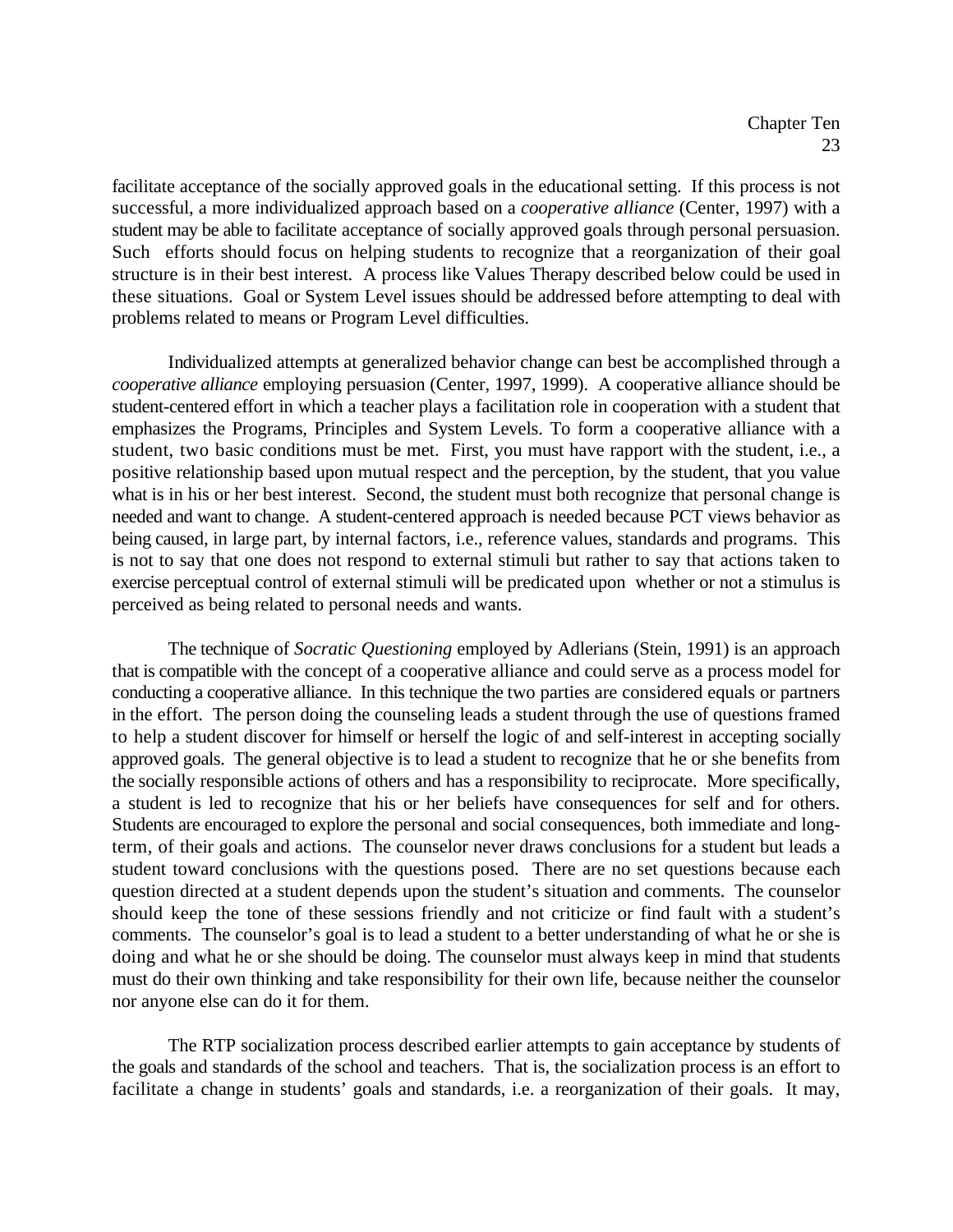however, be necessary to work in more depth on goals in some students. This may be required for students who are not responsive to the RTP socialization program. Such students may have such irrational goals that they insulate the student from the effects of the RTP process. Since goals can be considered as derivatives of a student's values or beliefs, it may be possible to adapt procedures discussed elsewhere in this book to help such a student. For example, some students may have irrational beliefs and goals with equally irrational standards that lead to perception of external events such that inappropriate emotional and behavioral programs are engaged that aren't suitable for the situation. The earlier discussion of Rational-Emotive Education in Chapter Nine, particularly Rational-Emotive problem-solving, may be useful in such cases if adapted to a PCT analysis of a student's problem. For example, the belief, "I must always succeed," leads to a perfectionistic standard against which one's performance in every situation is judged. This may result in selfdefeating emotional programs, e.g., depression and self-defeating behavioral programs, e.g., reduced effort or withdrawal. Other irrational goals that are often encountered in students include: "I must be the center of attention," or "Everyone should feel sorry for me and give me special treatment," or "I must be free to do as I please," or "Everyone is against me and I must get even," or "I can't succeed."

Another possibility that might arise is a conflict among values or beliefs that result in anxiety. In such a case, you might assist such a student, using a cooperative alliance, to clarify and better prioritize his or her values or beliefs to resolve the conflict through a reorganization. One approach that might be useful in such cases is *values therapy* (Simon, 1993). This is a systematic procedure for working with system-level values. The following steps are employed in values therapy:

1. Help a student to identify what he or she wants from life, including both needs and desires. This should be written down as a list of wants.

- 2. Have the student rank order these wants according to their importance to him or her.
- 3. Have the student review the list to ensure that nothing important has been omitted, including things that might not be important now but may be important in the future, e.g., having children.
- 4. Help the student evaluate the list for potential or real conflicts.
- 5. Help the student evaluate current problems relative to identified conflicts.

Often problems are due to too much importance and effort being associated with a subordinate goal. For example, a student may give equal importance to being accepted by peers and being independent. The solution is to give greater attention to the higher-order value or goal in one's hierarchy, whatever it may be. In other cases, the values or goals in conflict may appear to have equal importance. In this situation, what is needed is identification of a superordinate value or goal that can be focused on in place of the two apparently conflicting goals. At school, this may be focusing on being a good student, which can include as subordinate goals, being an independent thinker and working independently. In social situations, a superordinate value for being perceived as friendly and cooperative can include, as a subordinate goal, peer acceptance. In other words, a way must be found to reorganize values and goals so that they can work together rather than conflict with one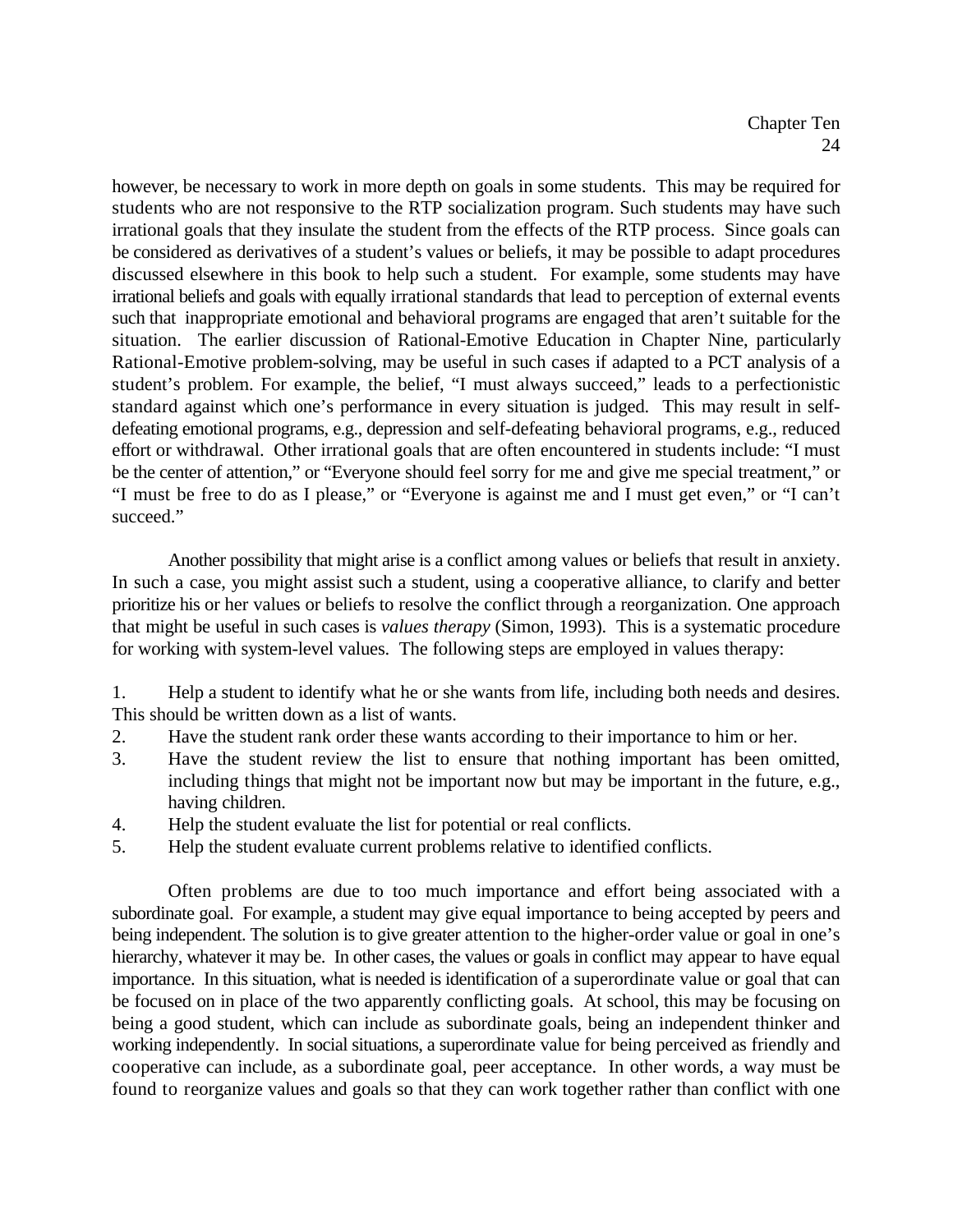another.

Further, a student may have difficulty, not because he or she has irrational beliefs, conflicting values, or inappropriate standards but because he or she doesn't have appropriate responses available at the program level to reduce or eliminate error signals. This will result in a self-perception of incompetence (Carver, & Scheier, 1982). Such self-perception may lead to reduced effort or withdrawal and reduced self-esteem. This is a condition similar to what is described by Peterson, Maier, and Seligman (1993) as *learned helplessness*. One of the requirements for learned helplessness to develop is repeated failure to control a perceptual variable. When one has such experiences the tendency is to attribute the failure to events outside one's control. That is, the failure to reduce error signals leads to the belief that the perceptual variable can not be controlled, which leads to a cessation of efforts to achieve perceptual control of the variable. This may in fact be due to the perceptual variable being unresponsive to individual actions. In such a case, it is adaptive to come to such a realization. In other cases, it may be that temporary circumstances are making the variable unresponsive. In this case, it is not adaptive to conclude that the variable can't be controlled. Finally, it may be that the variable would be responsive if the appropriate actions were applied. In this case also, it is not adaptive to conclude that the variable can't be controlled. For example, if the perceptual variable is reading performance, one's failure to control the variable might be due to temporary circumstances, e.g., a correctable vision problem; or the failure might be due to inadequate actions, e.g., a deficit in word decoding skills. In both of these cases, it would not be adaptive to conclude that the perception of the variable is not controllable.

When a variable is thought to be uncontrollable, an individual will quit trying to control his or her perception of the variable. At this point one may hear comments like, "I can't do it," or "It's too hard for me," or "I guess I'm just stupid," or "I don't want to do it," and so on. One might say that such a student has acquired a sense of learned helplessness. Learned helplessness relative to one variable may generalize to similar variables, e.g., arithmetic, and result in a sense of reduced *selfefficacy* (Bandura, 1977). In such cases, teachers, through a cooperative alliance, must help the student reacquire a sense of being able to exercise perceptual control over the variable. This, of course, requires more than an attitude adjustment, because it is necessary that the impediment to control be removed whether it is a vision problem, a skills deficit, or whatever. In addition, the student must have experiences that facilitate reestablishing a belief in personal control over the variable. Dweck (1975) has shown that students can be inoculated against the tendency to develop a sense of learned helplessness. Dweck gave students difficult tasks which were within their ability to be successful at. If they failed at those tasks, she explored with the students what they attributed the failure to. If a student attributed failure to factors beyond his or her control, Dweck did reattribution training with the student that guided the student toward recognizing the true and controllable reason for the failure, e.g., lack of needed skills, insufficient effort, failure to use appropriate resources and so on. Such students proved to be much less susceptible to learned helplessness when subsequently exposed to difficult tasks than students who had success-only experiences with relatively easy tasks.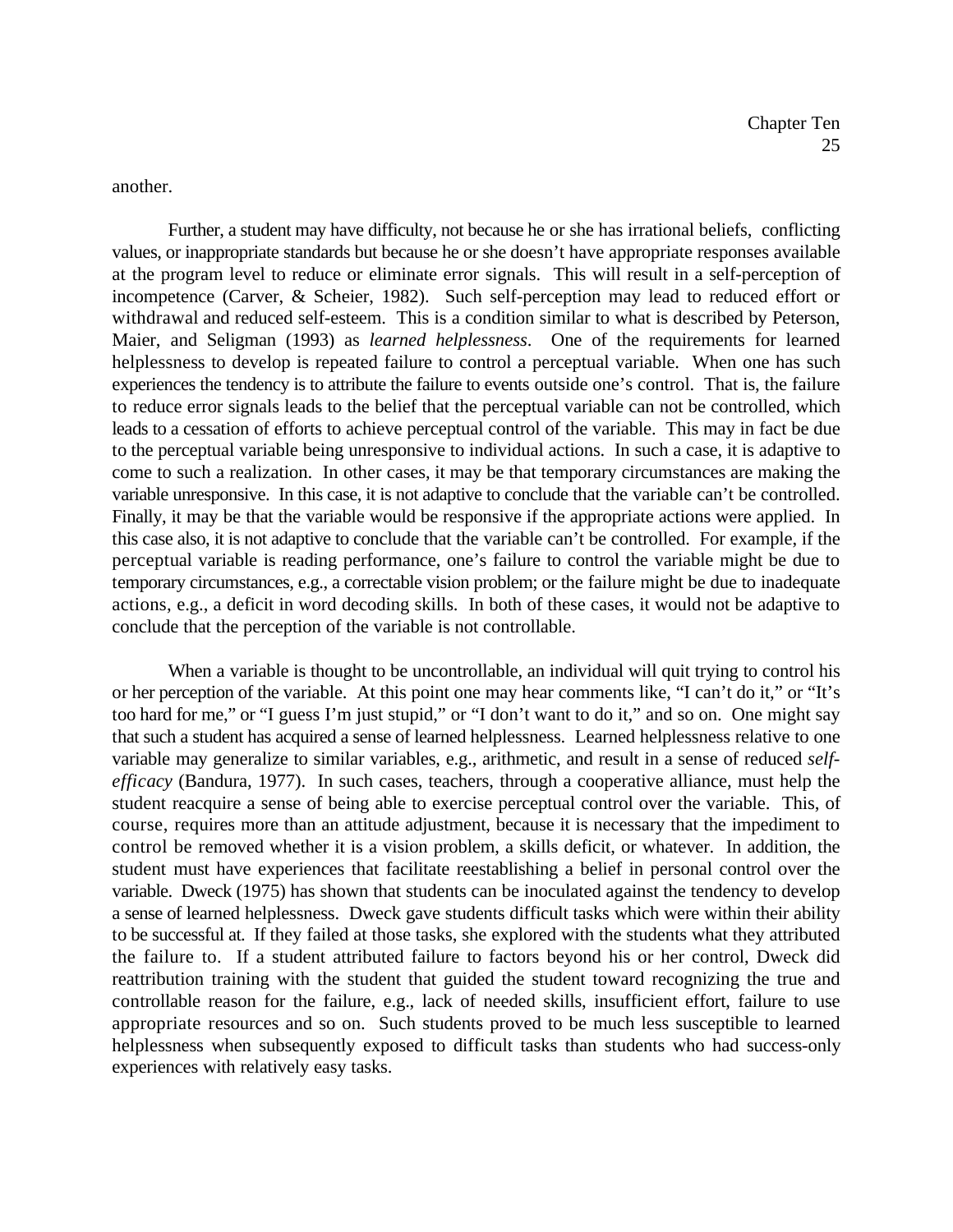When there is a rejection of means or conflicting means, the first step is to determine if the student is capable of employing socially accepted means. If not, the objective should be to facilitate development of effective programs for achieving perceptual control over variables related to socially approved goals that the student accepts. Through a cooperative alliance, help a student develop specific academic skills that are needed through remedial instruction and to acquire the learning and study skills needed to maintain effective academic skills. If a student is having difficulties due to ineffective programs for dealing with appropriate social goals, e.g., making friends, the cooperative alliance might be used to facilitate the development of better social skills. The earlier discussion in Chapter Seven on teaching social skills, particularly through modeling and role-playing, may be useful in such cases. If a student is capable of employing socially accepted means but doesn't, acceptance of socially accepted goals should bring about use of the socially approved means. If not, a cooperative alliance should be used to try and persuade the student that it is in his or her best interests to meet goals through socially approved means.

A teacher can employ persuasion through a cooperative alliance; however, in resistant cases that become time consuming. In those cases, it will probably be necessary to pursue the cooperative alliance through some other arrangement. During the process, a resistant student might be assigned to the RTC or to some other program such as an in-school-suspension program at the direction of the CIT. In either case, the teacher in charge of that program may attempt to establish a cooperative alliance with the student. Another alternative is to employ a school counselor in this role. A student who chooses not to work on making an accommodation to the school's goals, standards, and means should be allowed to choose to go home until such time as they are ready. As a last resort, such a student should be expelled, with return contingent upon a willingness to work on making an accommodation to the educational program.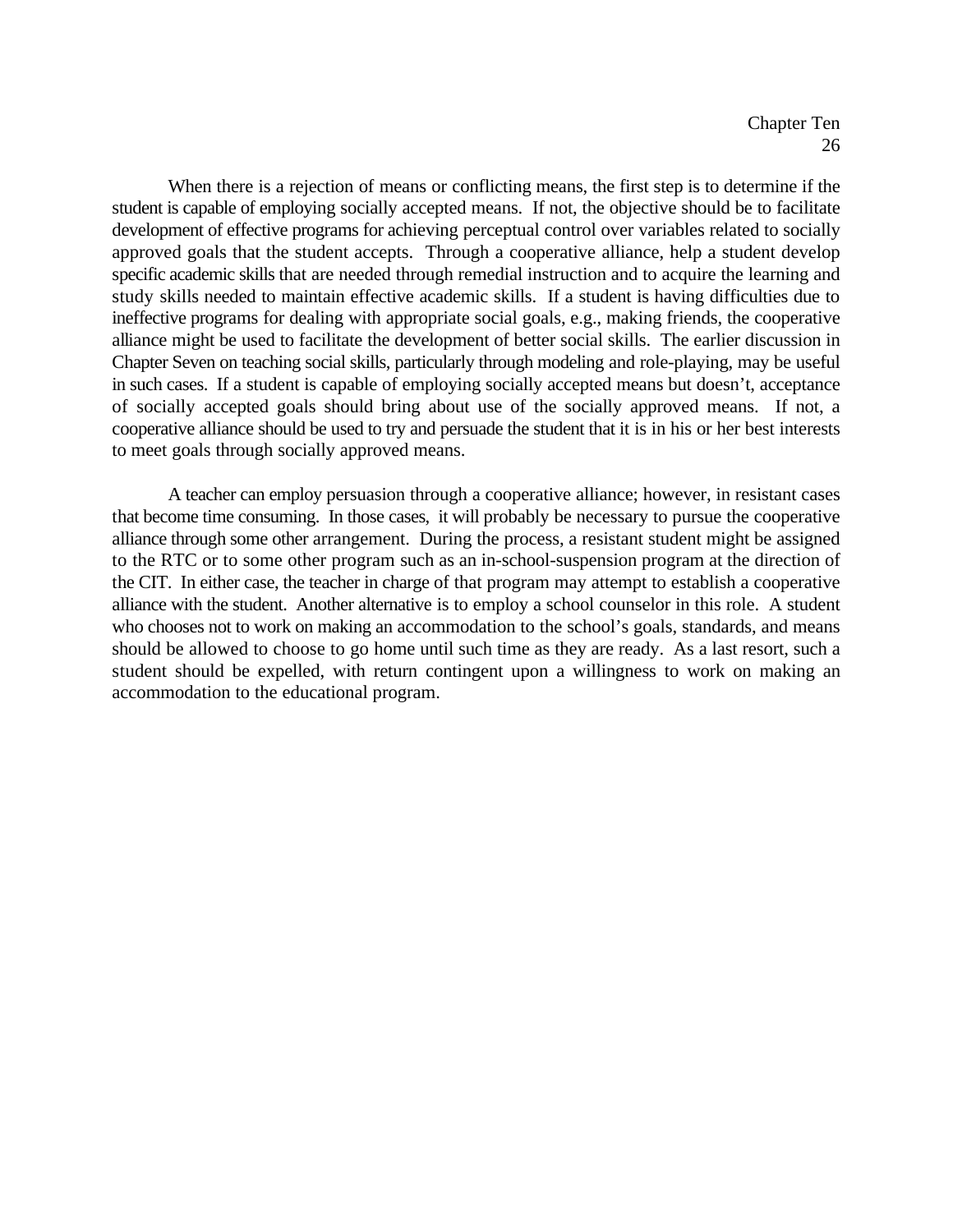## **Activities**

- 1. Develop an annotated diagram of how you think a control system for a system level goal of your own might look.
- 2. Select an action that you perceive as a reoccurring and troublesome action performed by one of your students or some other person that you know. Develop an hypothesis about what the goal and standard are for this action. Develop an annotated diagram for this control system.
- 3. Based on the hypothesis in (2) above answer the following questions:
	- a. Is the goal socially/personally appropriate? Why or why not?
	- b. Is the standard socially/personally appropriate? Why or why not?
	- c. Is the action socially/personally appropriate? Why or why not?
	- d. If any of the above are inappropriate, what kind of change would make them more socially/personally appropriate?
- 4. Describe situations in your experience, involving other adults, that illustrate the PCT concepts of interference and of conflict.
- 5. Develop a set of standards or rules for your school setting. Discuss how the rules meet the criteria of necessary, just, and reasonable. Do you think the community served by the school would agree? Why or why not?
- 6. List the top ten non-academic, problems in your school. Label each as either mild, moderate or serious and give a rationale for the classification.
- 7. Design a form that could be used by your students to develop a RBP.
- 8. Try out the form developed in (7) above with one or more of your students.
- 9. Describe one of your students who you think exhibits one of Merton's four types of social deviance. Explain why you think this is the case.
- 10. Conduct a Values Therapy session with one of your students or some other person.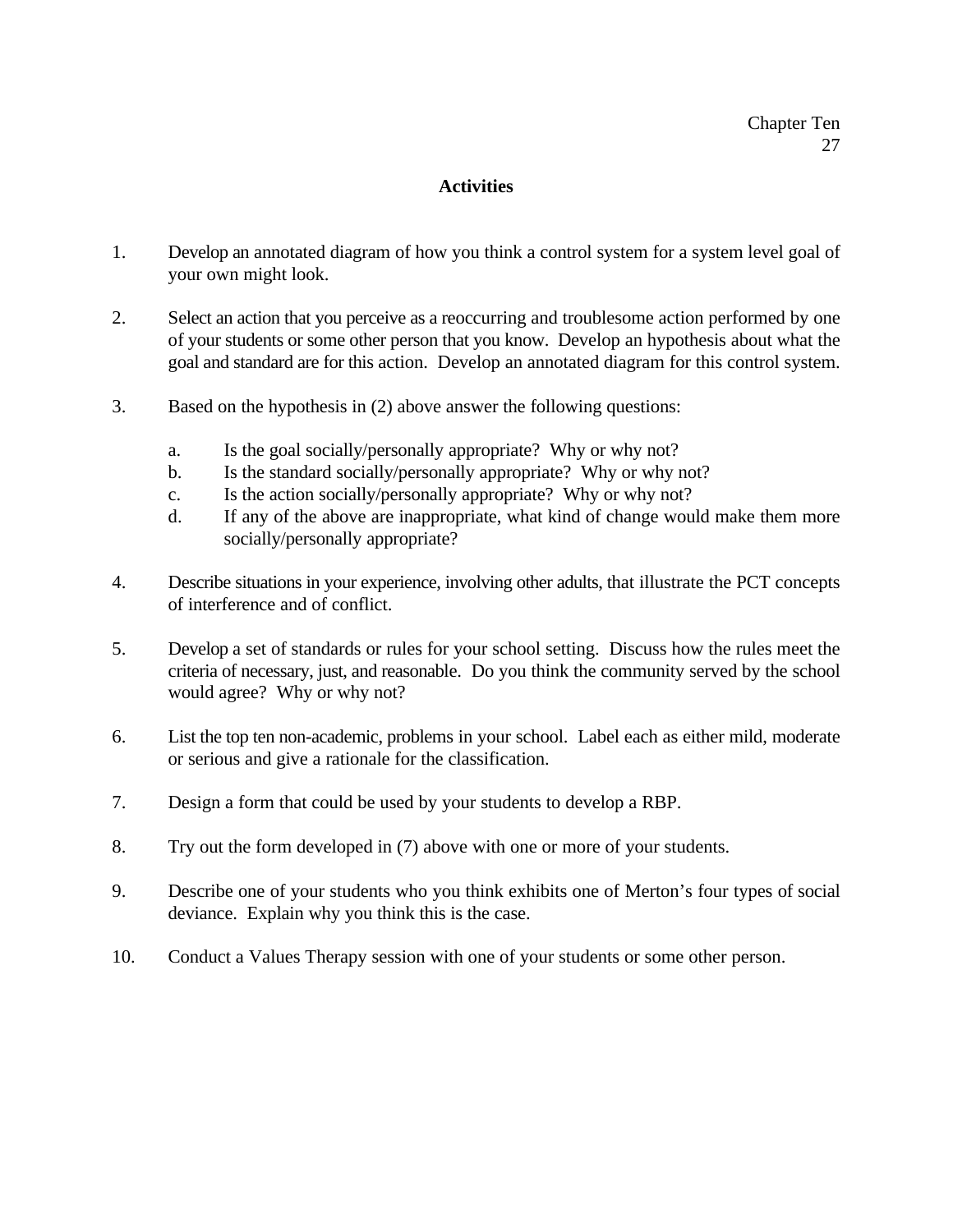#### **References**

Bandura, A. (1977). Self-efficacy: toward a unifying theory of behavioral change. Psychological Review, 84, 191-215.

Carver, C., & Scheier, M. (1982). Control theory: a useful conceptual framework for personality-social, clinical, and health psychology. Psychological Bulletin, 92(1), 111-135.

Center, D. (1999). What does quantum physics have to do with behavior disorders? National FORUM of Applied Educational Research Journal--Electronic, 12E(3), [on-line], http://www.nationalforum.com/

Center, D. (1997). What does quantum physics have to do with behavior disorders? Paper presented at the annual TECBD conference on Severe Behavior Disorders in Children and Youth; Scottsdale, AZ. (an ERIC Document available sometime in 1998-1999 school-year)

Custer-Knight, L. (1997). In E. Ford, Discipline for home and school: book one (2nd ed.). Scottsdale, AZ: Brandt Publishing.

Delprato, (1995). Beyond Murray Sidman's Coercion and its Fallout. Psychological Record, 45, 339-347.

Dreikurs, R., & Grey, L. (1968). Logical consequences: a new approach to discipline. New York: Hawthorn Books.

Dweck, C. (1975). The role of expectations and attributions in the alteration of learned helplessness. Journal of Personality and Social Psychology, 25, 109-116.

Ford, E. (1997). Discipline for home and school: book one (2nd ed.). Scottsdale, AZ: Brandt Publishing.

Ford, E. (1996). Discipline for home and school: book two. Scottsdale, AZ: Brandt Publishing.

Hogan, R., & Emler, N. (1995). Personality and moral development. In W. Kurtines and J. Gewirtz (Eds.), Moral development: an introduction. Boston: Allyn and Bacon.

McAdams, D. P. (1993). Stories we live by. New York: William Morrow and Co.

McClelland, K. (1996). The collective control of perceptions: Toward a person-centered sociology. Paper presented at the Annual Meeting of the Control Systems Group; Flagstaff, AZ.